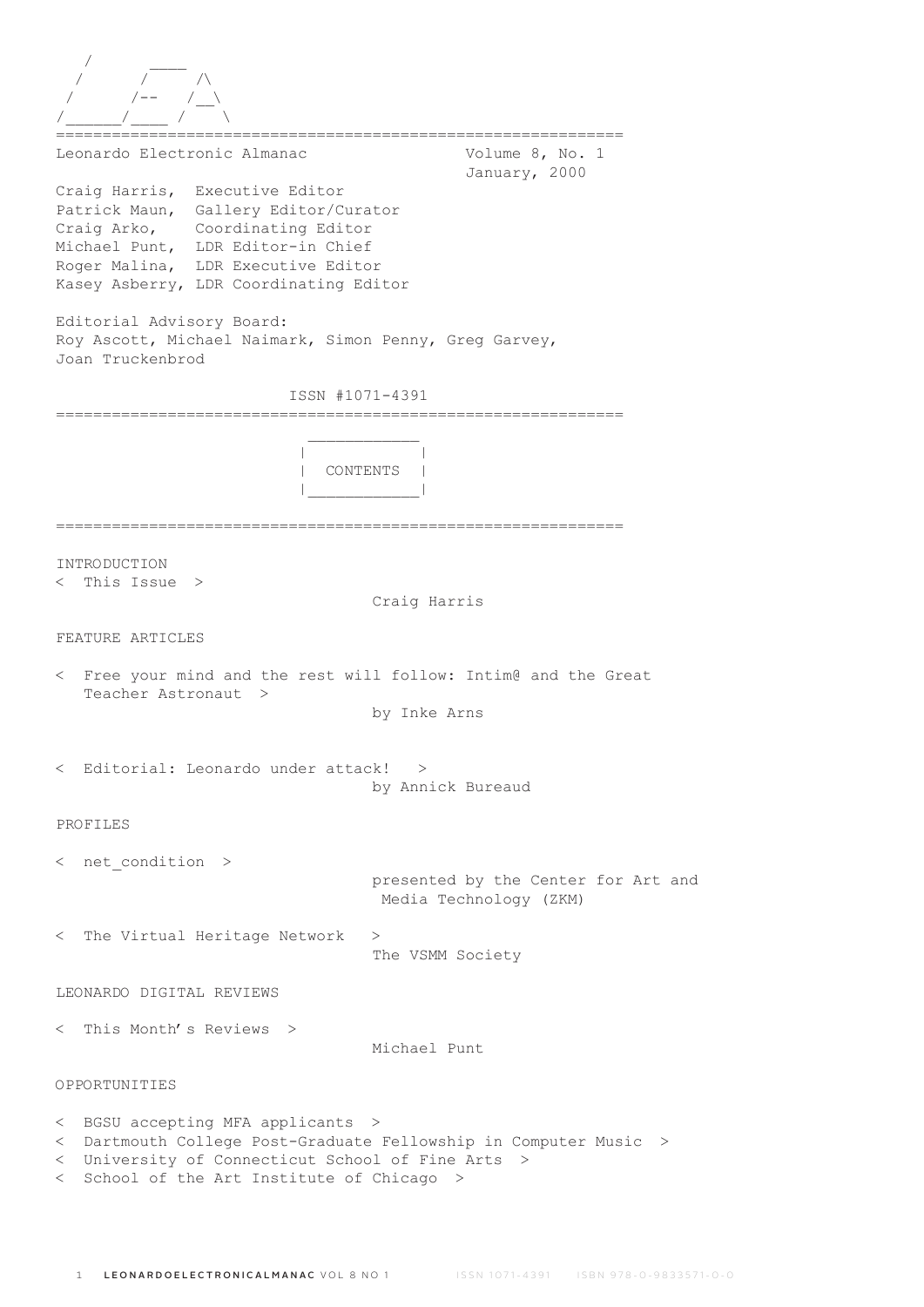ANNOUNCEMENTS

| < VSMM2000 6th International Conference on VSMM > |  |  |  |  |  |
|---------------------------------------------------|--|--|--|--|--|
| < Electronic Arts Intermix >                      |  |  |  |  |  |
| $<$ Sound in Space 2000 $>$                       |  |  |  |  |  |
| < What's new in Virtual Africa >                  |  |  |  |  |  |
| < Forthcoming in LEONARDO - abstracts >           |  |  |  |  |  |
| < Prix Ars Electronica 2000 >                     |  |  |  |  |  |
| < ISEA 2000 - Call for Papers >                   |  |  |  |  |  |
| < Art Entertainment Network >                     |  |  |  |  |  |
| <b>ACKNOWLEDGMENTS</b>                            |  |  |  |  |  |
| LEA WORLD WIDE WEB ACCESS                         |  |  |  |  |  |
| LEA PUBLISHING & SUBSCRIPTION INFORMATION         |  |  |  |  |  |
|                                                   |  |  |  |  |  |
|                                                   |  |  |  |  |  |
|                                                   |  |  |  |  |  |
| INTRODUCTION                                      |  |  |  |  |  |
|                                                   |  |  |  |  |  |
|                                                   |  |  |  |  |  |
|                                                   |  |  |  |  |  |

=============================================================

< This Issue >

Craig Harris, Executive Editor

This month Inke Arns presents a feature article "Free your mind and the rest will follow: Intim@ and the Great Teacher Astronaut." This project describes a long term project, exploring space, art, and an event that is to take place every 10 years for the 50 years. In "Leonardo under attack!" Annick Bureaud lays out some details about the current legal battle that Leonardo is engaged in as a result of a frivolous lawsuit attempting to force Leonardo to give up its long-standing usage of its name on the World Wide Web. I encourage everybody to read through this, and to weigh in on our side of this issue. Even if we win, which we should, the lawsuit has been extremely time-consuming and expensive. Since both time and money are at a premium at this organization, we are look forward to reaching a conclusion, and would appreciate any help that our readers can provide.

The profile "net condition" an exhibition of net-art in the Center for Art and Media Technology (ZKM) in Karlsruhe, Germany. This project is "about the artist's look at the way society and technology interact with each other, are each other's "condition." Also in our Profiles this month is "The Virtual Heritage Network," a new project of the International Society on Virtual Systems and MultiMedia (VSMM Society). The Virtual Heritage Network [VHN] will address many issues on an international scale by offering services to the virtual heritage industry and community through conferences, projects and information dissemination.

LDR Editor-in-Chief Michael Punt reports that in this month's selections in Leonardo Digital Reviews "has a cultural analysis feel."

Finally, the deadline for submission of materials for The Second Annual Conference of the International Society of the Arts, Mathematics and Architecture is March 15, 2000. There's still a little time to get in your papers! Check the web site for details: <http://www.cs.washington.edu/isama2000/>.

=============================================================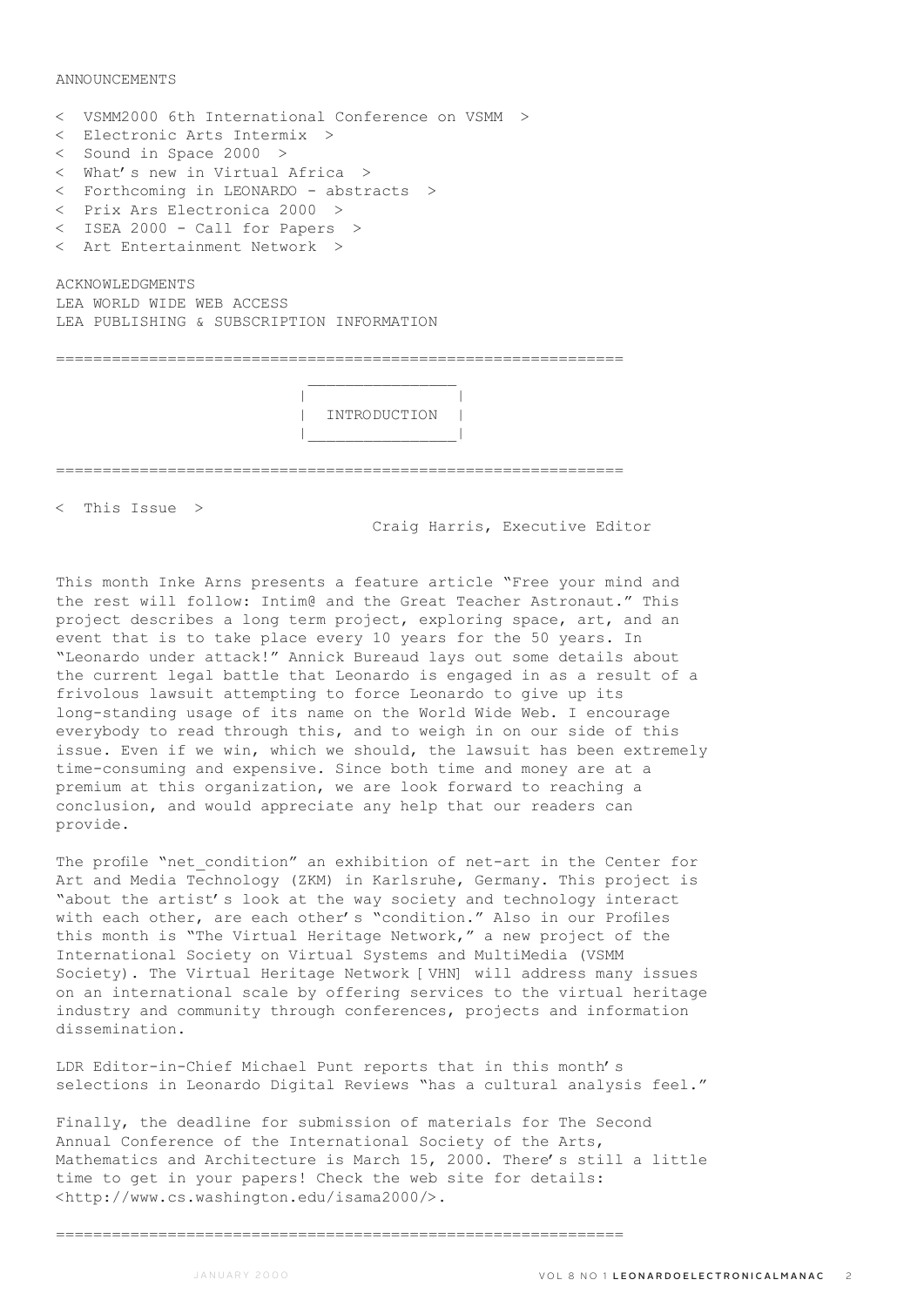

 $\mathcal{L}_\text{max}$  and  $\mathcal{L}_\text{max}$  and  $\mathcal{L}_\text{max}$  and  $\mathcal{L}_\text{max}$  and  $\mathcal{L}_\text{max}$ 

|\_\_\_\_\_\_\_\_\_\_\_\_\_\_\_\_\_\_\_\_\_\_|

=============================================================

< Free your mind and the rest will follow: Intim@ and the Great Teacher Astronaut >

by Inke Arns

Inke Arns Email: <inke@berlin.snafu.de>

In 1994, Dragan Zivadinov, theater director of the NSK performance department "Cosmokinetic Cabinet Noordung", announced a project which would last for the next 50 years. The "Noordung Prayer Machine" - a machine for the "production of holiness" - stretches out into the year 2045. By signing a contract, actors and actresses have agreed to participate in a production on the theme of "Love and State" (Inhabited Sculpture One versus One) which was premiered in Ljubljana on 20 April 1995. The production will be repeated every ten years, until the year 2045. The first repetition will take place on 20 April 2005 with the same actors and actresses, in the same costumes, in the same scenery, on the same day and at the same time as ten years before. If an actor or actress dies, s/he will be replaced by a moveable "robotic costume-symbol" combined with melody/rhythm.

The four following productions will be guided by the same principle. The concept notes that the second repetition will take place in 2015, the third one in 2025, the fourth in 2035, and the fifth in 2045. By the time of the fifth repetition, all the actors will be dead and the stage will be full of robotic costume-symbols, melodies and rhythms. The only survivor will be Dragan Zivadinov, who, together with the actor substitutes, will be lauched in a space craft from a Russian launching site into the "Noordung" orbit of zero-gravity: By installing the actor substitutes in positions close to information satellites around the planet Earth, Zivadinov will abolish "Retrogarda". He predicts: "I, Dragan Zivadinov, will die on 1 May 2045."

Consider this a typically avant-garde project if you wish. When I met Dragan Zivadinov in Ljubljana in July 1998, it slowly occurred to me that it was not "merely" an artistic project. Zivadinov, very serious: "Well, I am going into space. I am going to be a cosmonaut." He told me in detail about his medical check-ups, about his brilliant health condition (according to the physicists from Kazakhstan) and about the 6-month training program for cosmonauts, first in Belgium, then in Germany and in Kazakhstan. And then, he would go into space. He will be the world's first civilian cosmonaut. For more than a decade he has been working on this project. Now the pieces of the puzzle finally come together.

... [Content omitted: Ed.] ...

[Ed. note: the complete content of this article is available at the LEA website: <http://mitpress.mit.edu/e-journals/LEA/>.]

\*\*\*\*\*\*\*\*\*\*\*\*\*\*\*\*\*\*\*\*\*\*\*\*\*\*\*\*\*\*\*\*\*\*\*\*\*\*\*\*\*\*\*\*\*\*\*\*\*\*\*\*\*\*\*\*\*\*\*\*\*

< Leonardo under attack! >

### by Annick Bureaud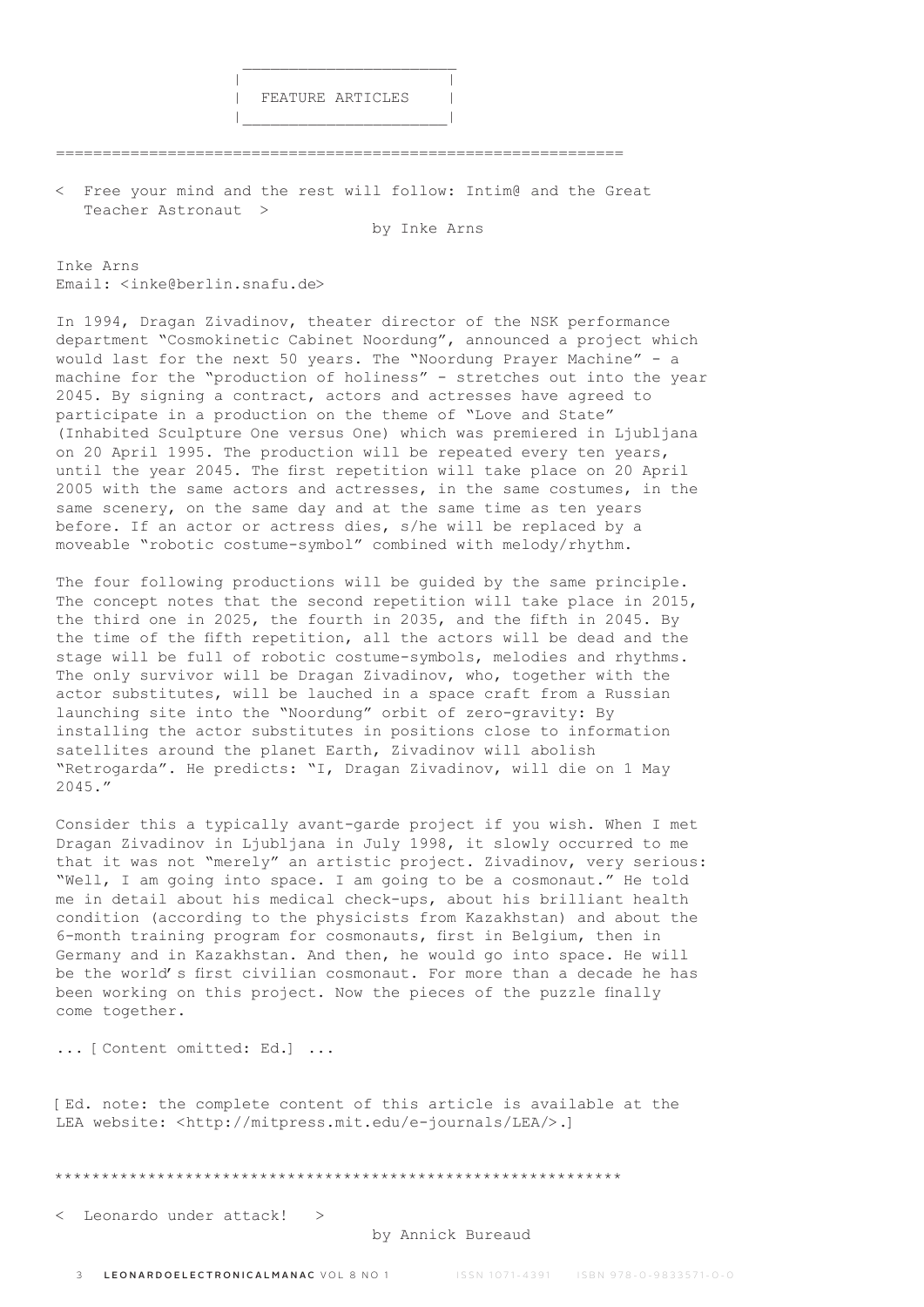For further information, please contact: CorporArt Communication 20, rue du Cirque, 75008 Paris Tel: 01 47 42 56 51/52/48 Fax: 01 47 42 56 49 Email: <beatrice@corporart.com>

French Association Founded in 1967 and On the Web Since 1994 Under Legal Attack for Using the Name "Leonardo."

Court Suit Threatens the Existence of a Non-Profit Organization Dedicated to Bringing Together Art and the New Technologies For the Past 30 Years.

### THE FACTS

On November 3, 1999 a bailiff and eight policemen carried out a search directed against the Leonardo Association, raiding a private residence. This highly unusual procedure was followed by the filing of a lawsuit against Leonardo by the Transasia Corporation and two co-complainants.

Transasia has just recently registered the names Leonardo, Leonardo Finance, Leonardo Partners, Leonardo Invest and Leonardo Experts in France. It is suing Leonardo for a million dollars in damages and interest on the grounds of trademark infringement.

Their basic argument is that a search engine request using the keyword "Leonardo" brings up not only the Transasia's sites but also the Web sites affiliated with the Leonardo arts organization.

As part of this suit, Transasia has asked that Leonardo be forbidden to use the word "Leonardo," not only on its Web sites, but in any of its products and services, including its publications. This strikes at Leonardo's right to exist.

LEONARDO: for 30 years the world's premier champion of a closer relationship between the arts and the sciences, providing information, promoting exchanges and stimulating thinking on both sides.

The Leonardo Association is a French non-profit organization. Together with the International Society for the Arts, Sciences and Technology (ISAST), it works to forge an international community of artists, scientists and students.

John Cage, Franck Popper, R. Buckminster Fuller have participated in Leonardo, an artistic and academic network founded in Paris during the 1960s by Frank Malina, a space science pioneer and kinetic artist. For 30 years now Leonardo has been dedicated to promoting artists who use science and the new technologies in their work. Its activity, long centered on print media, now also includes a Web site and online publishing.

The broad juridical implications of the Transasia suit are of a matter of serious concern for all those involved in the Net. The Leonardo Association, conscious of what is at stake in this case, is preparing a legal defense based on three main arguments:

Net Democracy: Forbidding someone to use a particular keyword means facilitating access to some sites and obstructing access to others. This is inequitable and contrary to the spirit of democracy that characterizes the Net.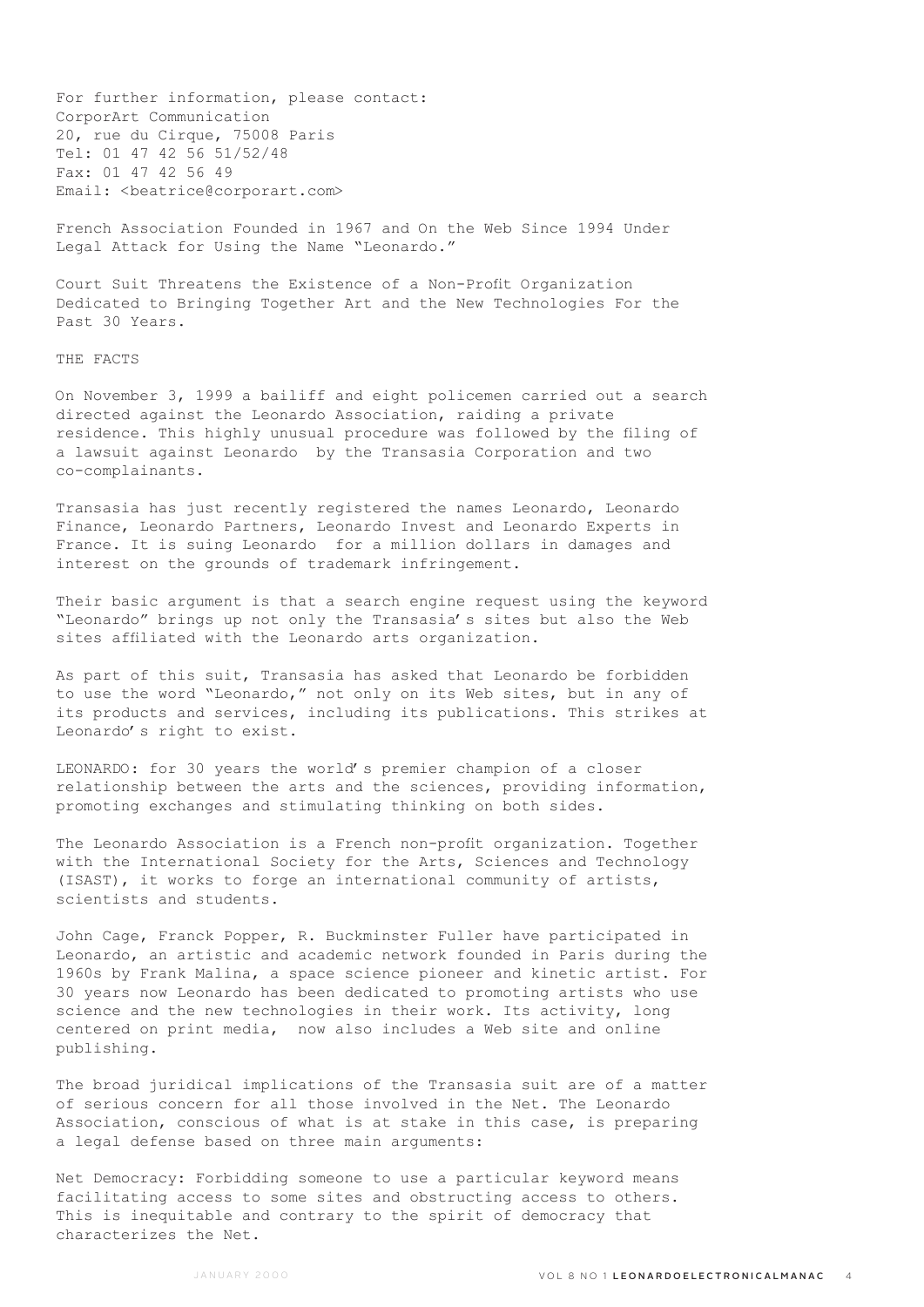The principle of antecedence ("first come, first served"): Leonardo magazine has been published and circulated internationally for three decades. It has been available online as an MIT electronic publication since 1994 (mitpress.mit.edu/Leonardo).

Thus suit betrays a bias in its choice of target: Search engines looking for the keyword "Leonardo" come up with many Web pages, some of them dedicated to Leonardo da Vinci and others to Leonardo DiCaprio!

|             |                                | ________________ |
|-------------|--------------------------------|------------------|
|             |                                |                  |
|             | PROFILES                       |                  |
|             |                                |                  |
|             |                                |                  |
| ----------- | ______________________________ |                  |

< net\_condition >

## presented by the Center for Art and Media Technology (ZKM)

To view the on-line component of the show please go to the URL: <http://on1.zkm.de/netCondition.root/netcondition/start/language/default\_e/>

An exhibition of net-art in the Center for Art and Media Technology (ZKM) in Karlsruhe, Germany.

But - can net-art really be exhibited?

As the title of the exhibition supposes, net condition is not about "net-art for net-art's sake"; rather, it's about the artist's look at the way society and technology interact with each other, are each other's "condition": At the dawn of information society, there's a growing demand for knowledge, data exchange, entertainment, and it frequently has to be "just in time", "on demand", "in real time". The technical answer to this is called "internet". At the same time, the net itself is shaping society, new fields of social, commercial, and artistic interaction emerge. There are new possibilities, even those no one ever asked for. In this rich field of opportunities, utopian and emancipatory hopes re-appear on stage; equality of chances, world citizenship, participation without borders are regarded as technically doable and are promoted by private communities, while the global players in the commercial world go for their goals with the very same technical means. Social interaction is changing with the net. From the point of view of the history of media, we also see a change in the way people play music, remember, tell stories, design, play. net condition is talking about how these changes are reflected, presented, and researched by net artists.

Also, net condition is about how events in real space and events in the virtual "space" of the net react to each other, trigger each other, or just collide. Distributed Virtual Reality, Shared Cyberspace, non-local communications, multi user environments and net games - these are some of the main topics of net\_condition. For Peter Weibel, head of the ZKM and curator of net condition, has high hopes for the role net-art is about to play. Says he: "At present, net art is the driving force, which is the most radical in transforming the closed system of the aesthetic object of modern art into the open system of post-modern (or second modern) fields of action."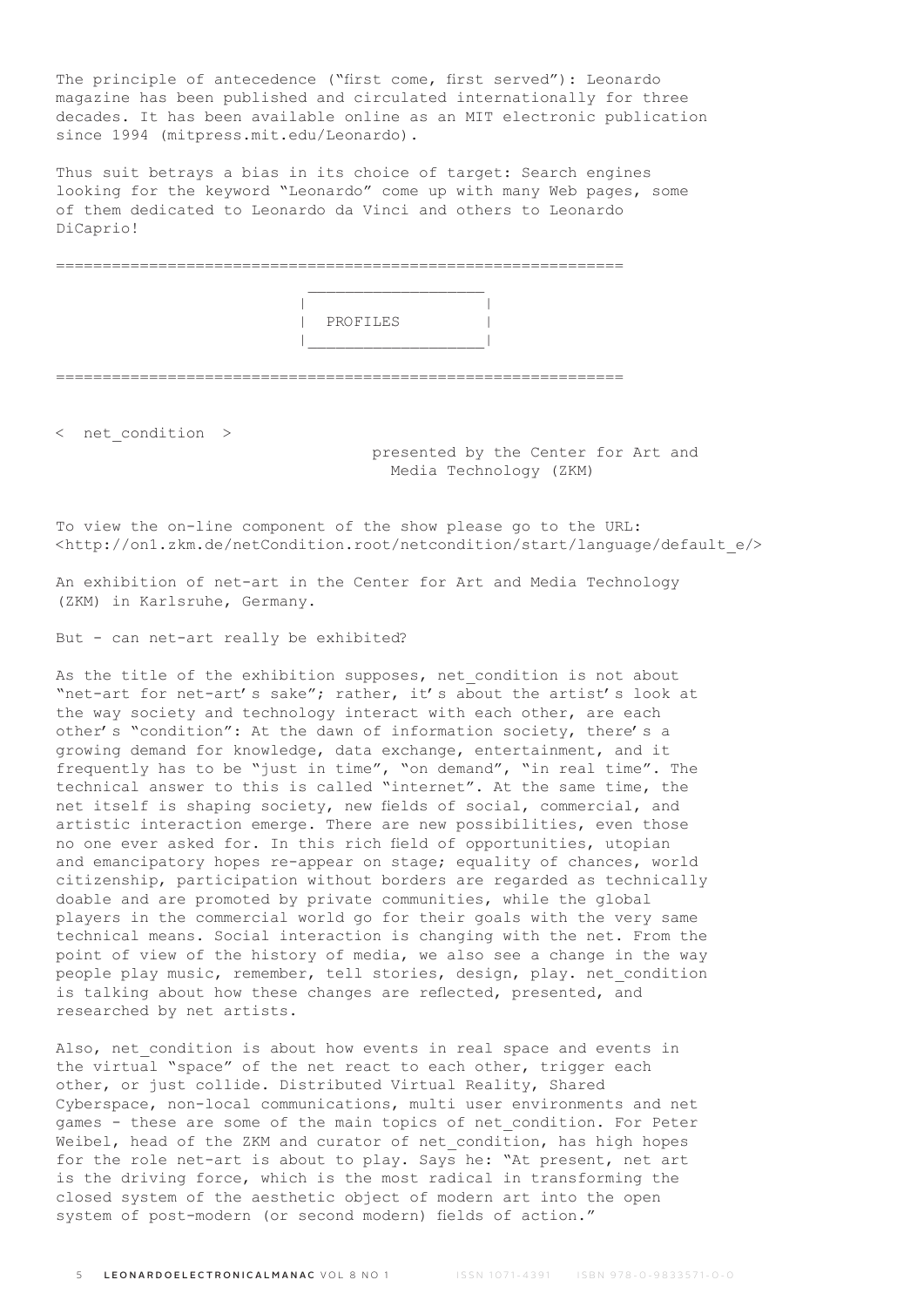... [Content omitted: Ed.] ...

[Ed. note: the complete content of this profile is available at the LEA website: <http://mitpress.mit.edu/e-journals/LEA/>.]

\*\*\*\*\*\*\*\*\*\*\*\*\*\*\*\*\*\*\*\*\*\*\*\*\*\*\*\*\*\*\*\*\*\*\*\*\*\*\*\*\*\*\*\*\*\*\*\*\*\*\*\*\*\*\*\*\*\*\*\*\*

The Virtual Heritage Network > The VSMM Society

International Society on Virtual Systems and MultiMedia Scot Thrane Refsland Email: <thrane@vsmm.org> URL: <http://www.virtualheritage.net>

The VSMM Society can be found at <http://www.vsmm.org>.

The International Society on Virtual Systems and MultiMedia (VSMM Society) announces the establishment of the Virtual Heritage Network [VHN], a new international organisation designed to promote the utilisation of technology for the education, interpretation, conservation and preservation of Natural, Cultural and World Heritage. The network is a physical and electronic network of people and resources in many countries currently working in the virtual heritage community.

The Virtual Heritage Network [VHN] will address many issues on an international scale by offering services to the virtual heritage industry and community through conferences, projects and information dissemination. The main feature of VHN is the website, a substantial database of news, conferences, events and employment opportunities. The main feature is an online electronic Library for the permanent archival of manuscripts, projects and websites relating to Virtual Heritage.

There has been a strong international growth of interest in the prospect of using VR to recreate historic sites and events for such purposes as education, special project commissions and showcase features at national and World Heritage visitor centres. In the context of heritage, VR goes much further, however, in that it offers a means of protecting the fragile state of some sites and can help educate visitors not so much about their history, but in how to explore, interpret and respect them. Yet, even though the Virtual Heritage industry and community has grown substantially, it is still fragmented and difficult to find researchers, projects, news and events or how to produce virtual heritage applications. Many times researchers will duplicate efforts because they did not know of existing research or case studies. The Virtual Heritage Network provides a common network point to solve these problems through education, administrative, legal/financial case studies, and member interaction tools.

In the UK, membership of VHN is gaining pace. The most recent partners joining the VHN partner program include the Lion Salt Works in Northwich, Cheshire, the Manchester-based Advanced Telematics Centre and, in the north-east of England, the University of Teesside's VR Centre.

In collaboration with the Carnegie Trust, the Lion Salt Works <http://www.lionsaltworkstrust.co.uk/> has been working with Virtual Presence to carry out a VR development programme based around the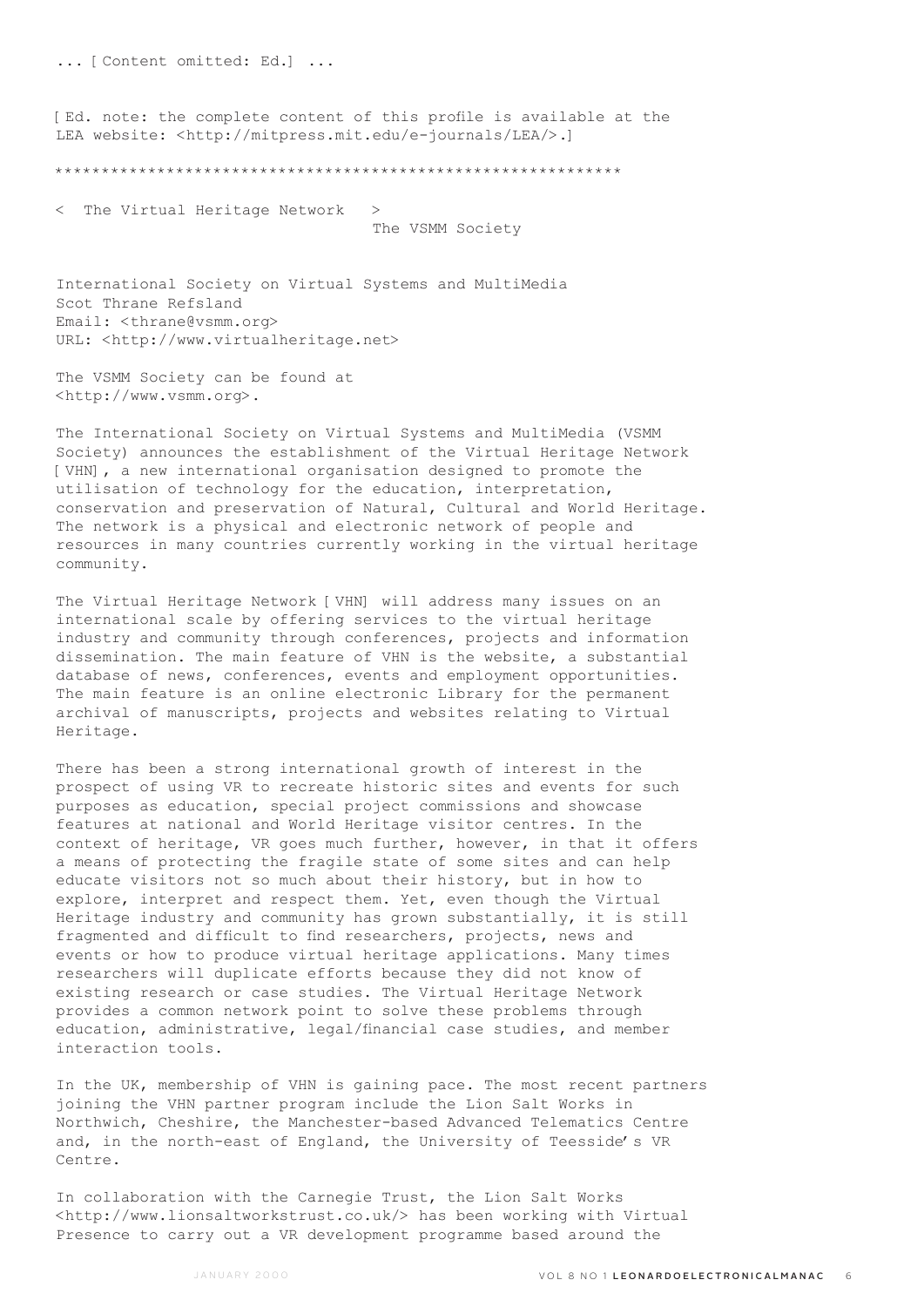historic salt mining town of Northwich.

The Telematics Centre <http://www.atc.mcc.ac.uk/>, an initiative funded by the European Regional Development Funding to support Small and Medium-sized Enterprises, brings expertise in IT network facilitation media conferencing and on-line delivery, an important contribution to the VHN's goal of making international heritage more accessible through the medium of VR.

The University of Teesside <http://vr.tees.ac.uk>, home to one of the UK's academic "reality centres", has recently become involved in the establishment of the Northumbria Heritage Virtual Reality Centre, to be built at the Historic Quay in Hartlepool, UK. The Teesside's Management Team is chaired by Prof. Stone.

Other founding participants include English Heritage and the Monastery of St Francis & Gorton Trust <http://www.gortonmonastery.org.uk> in south-east Manchester (representing one of the 100 most endangered sites in the World Monuments Fund's Year 2000 directory). European membership is expected to grow dramatically over the next 12-18 months.

Since 1996 The International Society on Virtual Systems and MultiMedia has been hosting the VHN and have been working and collaborating in this area through Special Sessions on Virtual World Heritage, published articles in many Journals and international Newspapers. In November 1999, an official announcement for the establishment of VHN and the web database was made at the Annual UNESCO Site Manager's meeting in Poitiers, France.

Currently VHN is producing a special Session on Virtual Heritage during the VSMM2000 conference in October 2000 in Japan. <http://www.vsmm.org/vsmm2000> and will be releasing a large format, full colour Book on Virtual Heritage in the summer 2000.

Membership to the Virtual Heritage Network and the use of its services is free.

... [Content omitted: Ed.] ...

[Ed. note: the complete content of this profile is available at the LEA website: <http://mitpress.mit.edu/e-journals/LEA/>.]

=============================================================

|  | LEONARDO DIGITAL REVIEWS |  |
|--|--------------------------|--|
|  | 2000.01                  |  |
|  |                          |  |

Editor-in Chief: Michael Punt Executive Editor: Roger Malina Managing Editor: Kasey Rios Asberry

=============================================================

Michael Punt <http://mitpress.mit.edu/e-journals/Leonardo/ldr.html>

This month's selection of reviews has a cultural analysis feel, starting as it does with Murat Aydemir's review of Modonna: The Many Faces of a Popstar by Hannah Bosema and Patricia Pisters. This book,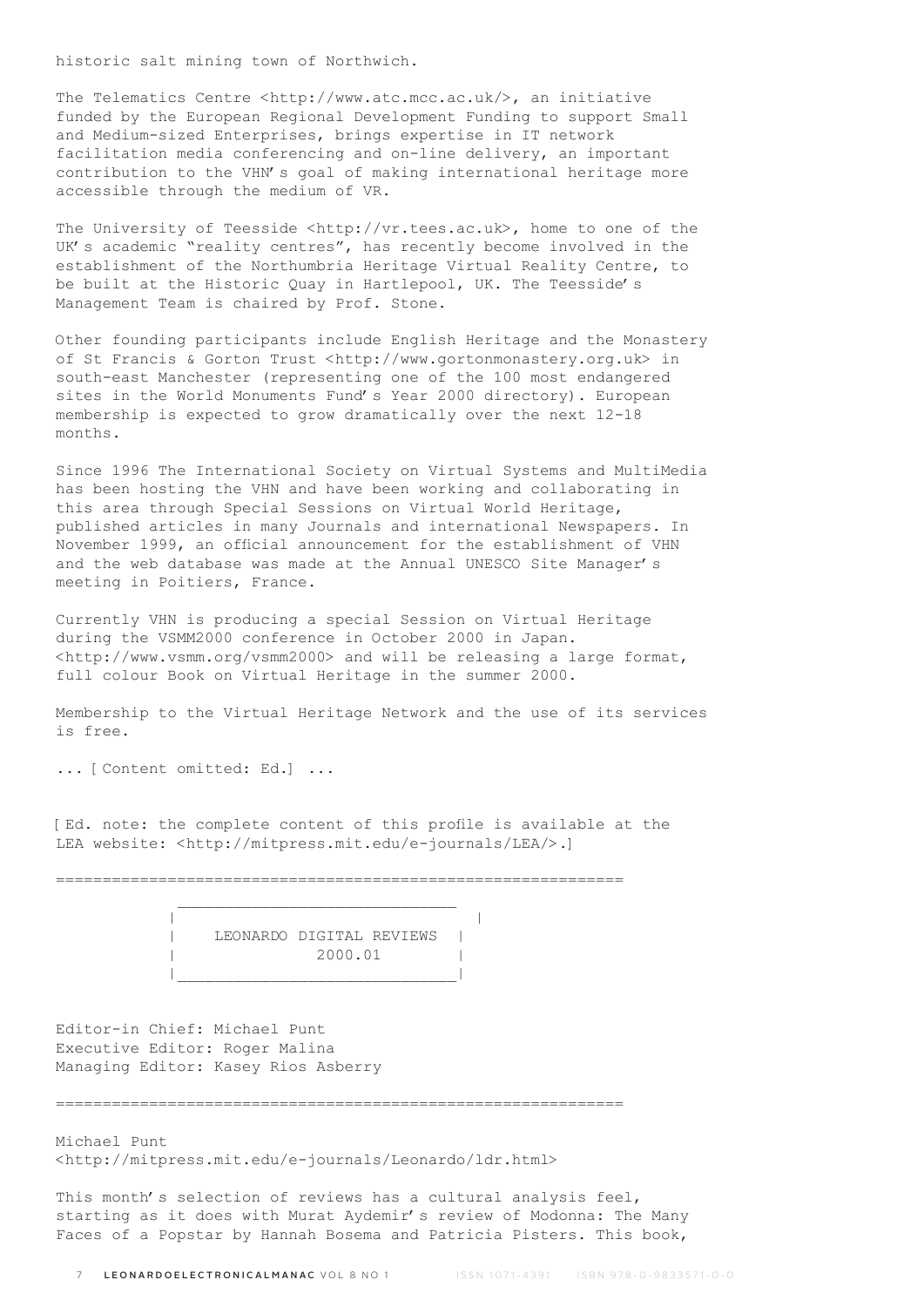written in Dutch created something of a controversy in Holland and we are grateful to Murat for making the debate available to us while we await an English edition. Saying in the same geographical and cultural area, Raham Khazam reviews the Soundscapes festival in Amsterdam in which he suggests that the principal issue is the responsibility that we take for our own acoustic environment; a theme which segues nicely into Allan Shield's report on the autobiography of Ian McHarg. Finally Fred Andersson looks at the third of Rosalind Krauss's books which make crucial interventions in the debates over Modernism. His review once more raises the issue of the limits imposed by a chosen linguistic mode - not least in Krauss's own work. art.

Michael Punt Editor in Chief Leonardo Digital Reviews

============================================================= Visit Leonardo Digital Reviews online to read these reviews in full together with the latest postings in LDR Raw as they come in. <http://mitpress.mit.edu/e-journals/Leonardo/ldr.html> Your comments are welcome at <kasberry@humanorigins.org>

=============================================================



=============================================================

< BGSU accepting MFA applicants >

 $\mathcal{L}_\text{max}$  and  $\mathcal{L}_\text{max}$  and  $\mathcal{L}_\text{max}$  and  $\mathcal{L}_\text{max}$ 

Detailed information about our program, facilities and faculty can be found at:

Program: <http://www.bgsu.edu/departments/art/c\_art/cmgraduate.html> Facilities: <http://www.bqsu.edu/departments/art/c art/cmfacil.html> Faculty: <http://www.bgsu.edu/departments/art/c\_art/cmfacul.html>

We are very excited to announce the introduction of our new MFA program in Computer Art and Animation at Bowling Green State University. Please pass this information on to your most motivated and talented students.

We are now accepting applicants for 3 to 6 MFA candidates for Fall 2000.

Our graduate program has been designed to provide students the opportunity for direct interaction with faculty and extensive access to our state-of-the-art SGI Unix, SGI NT, and Macintosh facilities.

Within the Computer Art and Animation division we have three areas of specialization: 3D Animation, Interactive Multimedia, and 2D Imaging.

Graduate students determine their own focus and work with a variety of faculty members to realize their creative vision. The faculty in the Computer Art and Animation MFA program collectively have expertise in 3D

Character Animation, WWW Art, Interactive Installation Art, Virtual Reality, 2D Imaging and Print Technology, Performance Art, Video Art, CD-ROM Art, Digital Painting, and Computer Programming.

Applicants to the MFA program are required to submit a portfolio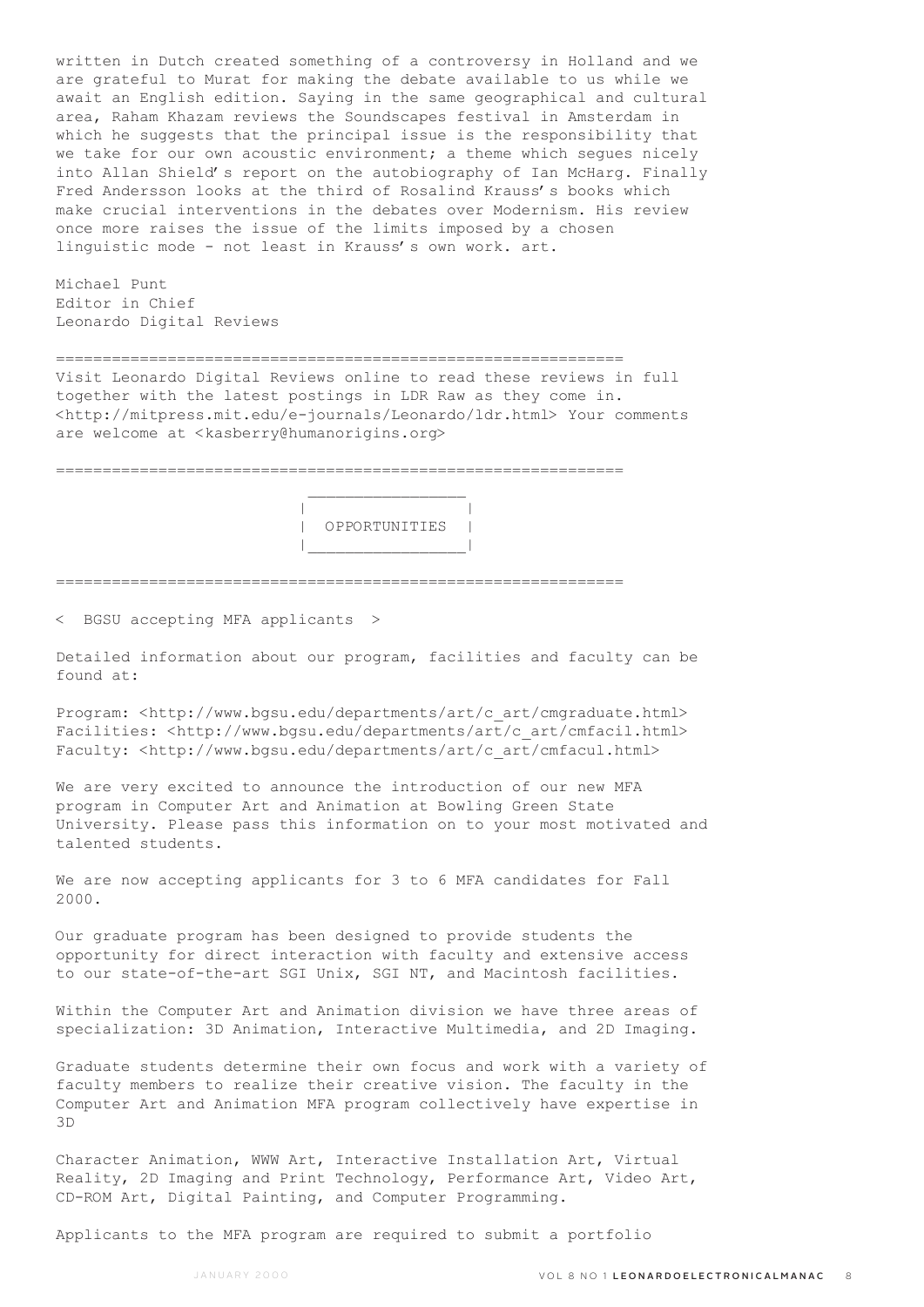consisting of a cover letter, resume, 3 letters of recommendation, documentation of work (15-20 slides, VHS Video tape, Zip, 1GB Jaz, CD-ROM, and/or WWW site) and a self addressed stamped envelope by March 1st.

Online Application: <http://www.bgsu.edu/colleges/gradcol/adms/admindx.html>

\*\*\*\*\*\*\*\*\*\*\*\*\*\*\*\*\*\*\*\*\*\*\*\*\*\*\*\*\*\*\*\*\*\*\*\*\*\*\*\*\*\*\*\*\*\*\*\*\*\*\*\*\*\*\*\*\*\*\*\*\* < Dartmouth College Post-Graduate Fellowship in Computer Music >

Post-Graduate Fellowship in Computer Music

Dee Copley Electro-Acoustic Music Studio 6187 Hopkins Center Dartmouth College Hanover, NH 03755 Email: <dee.copley@dartmouth.edu> URL: <http://music.dartmouth.edu>

Bregman Electronic Music Studio Music Department Dartmouth College

Two-year, terminal post-graduate fellowship in computer music, starting 7/1/00 through 6/30/02. Responsibilities include working with faculty to supervise the design, activities and maintenance of the Bregman computer music facilities; collaborating with faculty, graduate and undergraduate students in research and composition projects in electro-acoustic music; pursuing an active research profile in the field; and participating fully in the intellectual and artistic community of the Dartmouth graduate program in electro-acoustic music. Some undergraduate teaching possible.

Applicants should have a strong technical skills in electro-acoustic music, especially maintaining hardware. demonstrable skills and experience in computer programming for music, studio and computer music system administration and programming (Unix/Linux, network and web administration, Java/C++, Macintosh, Windows and MIDI).

Send c.v, letter of interest, and list of three references by April 1, 2000.

\*\*\*\*\*\*\*\*\*\*\*\*\*\*\*\*\*\*\*\*\*\*\*\*\*\*\*\*\*\*\*\*\*\*\*\*\*\*\*\*\*\*\*\*\*\*\*\*\*\*\*\*\*\*\*\*\*\*\*\*\* < University of Connecticut School of Fine Arts >

Assistant/Associate Professor Department of Art and Art History

New Genres Search University of Connecticut Department of Art and Art History 875 Coventry Road, U-99 Storrs, CT 06269-1009 (Search #00A208)

The University of Connecticut invites applications for a full-time tenure track position in New Genres in the School of Fine Arts beginning August 23, 2000. Salary and rank commensurate with experience. The Department of Art and Art History seeks an outstanding artist and teacher to respond to a combination of studio needs in a multi-disciplinary BFA/MFA program. Professional activity may include any number of new genre approaches such as installation, performance,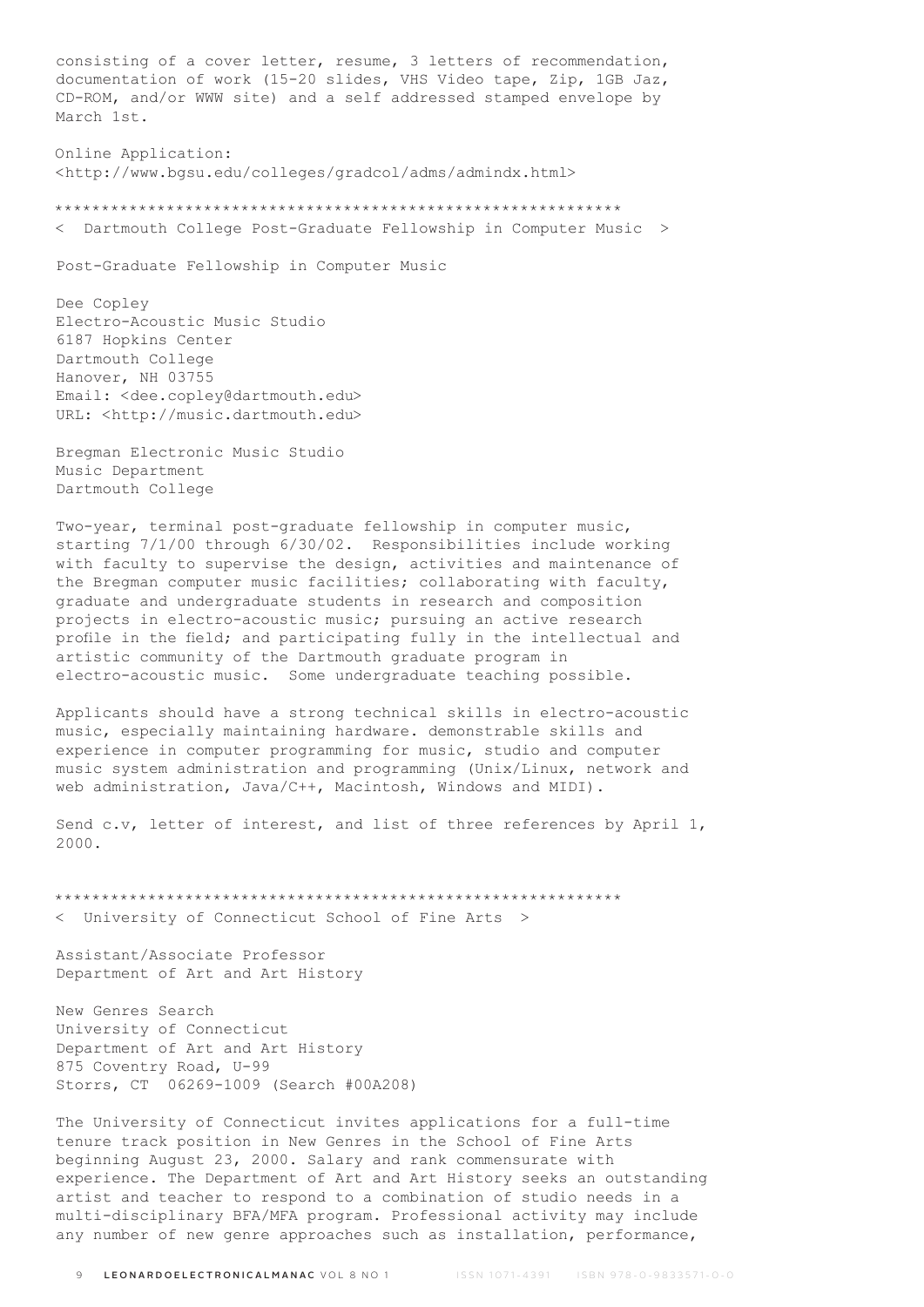electronic media, public art, sound art, artists' books, etc. Teaching interest and ability in 3D and/or another studio area a plus. An ideal candidate should be well versed in historical, theoretical and critical issues. Teaching responsibilities include undergraduate courses in foundations, advanced studio and seminars, along with participation in the graduate program. Exhibition record, MFA and teaching experience beyond graduate school required.

Application Materials: letter of application, curriculum vitae, names and contact information of three references, statement of teaching philosophy and research/creative activity, examples of artist and students' work (slides, digital and/or VHS up to ten minutes accepted.) Position open until filled. Pre-arranged interviews at CAA if materials received before Feb. 15, 2000. Please send materials with self addressed stamped envelope to the above address.

\*\*\*\*\*\*\*\*\*\*\*\*\*\*\*\*\*\*\*\*\*\*\*\*\*\*\*\*\*\*\*\*\*\*\*\*\*\*\*\*\*\*\*\*\*\*\*\*\*\*\*\*\*\*\*\*\*\*\*\*\* < School of the Art Institute of Chicago >

Art & Technology (Animation) Search Committee  $SATC$ Dean's Office 37 S Wabash Ave Chicago, IL 60603 Email: <lmosquera@artic.edu >

The Art and Technology Animation search committee has reopened its search and applications will now be accepted until the position is filled. We ask your assistance at this time to identify qualified candidates for this position. Please email the names of professionals in your field who should receive a copy of the enclosed job description or kindly forward this on to individuals or organizations who may be interested.

Our goal is to make an appointment for fall 2000. Therefore applications will be accepted on a continual basis however preferred consideration will be given to applications received by Wednesday, March 15th.

The School of the Art Institute of Chicago, one of the leading professional art schools of and design, operates with the museum of the Art Institute of Chicago. The School is comprised of 13 studio departments, 7 academic and 3 certificate programs and offers the Bachelor of Fine Arts and Interior Architecture Degrees, Master of Fine Arts degrees in studio and writing, and Master of Art degrees in arts administration, art education, art history / theory and criticism, art therapy and historic preservation, as well as post-baccalaureate certificates and continuing studies programs. The School of the Art Institute of Chicago is an Equal Opportunity / Affirmative Action employer/educator. Women, minorities and international applicants are encouraged to apply. The position is full-time, tenure-track, rank and salary commensurate with experience and begins the fall of 2000.

All applications will be accepted on a continual basis, however preferred consideration will be given to applications received by Wednesday, March 15th.

#### Qualifications

The successful candidate will possess significant experience with one or more leading 3-D software environments; be comfortable exploring interactive and non-linear animation as well as the realm outside of character-based animation; show evidence of an experimental, robust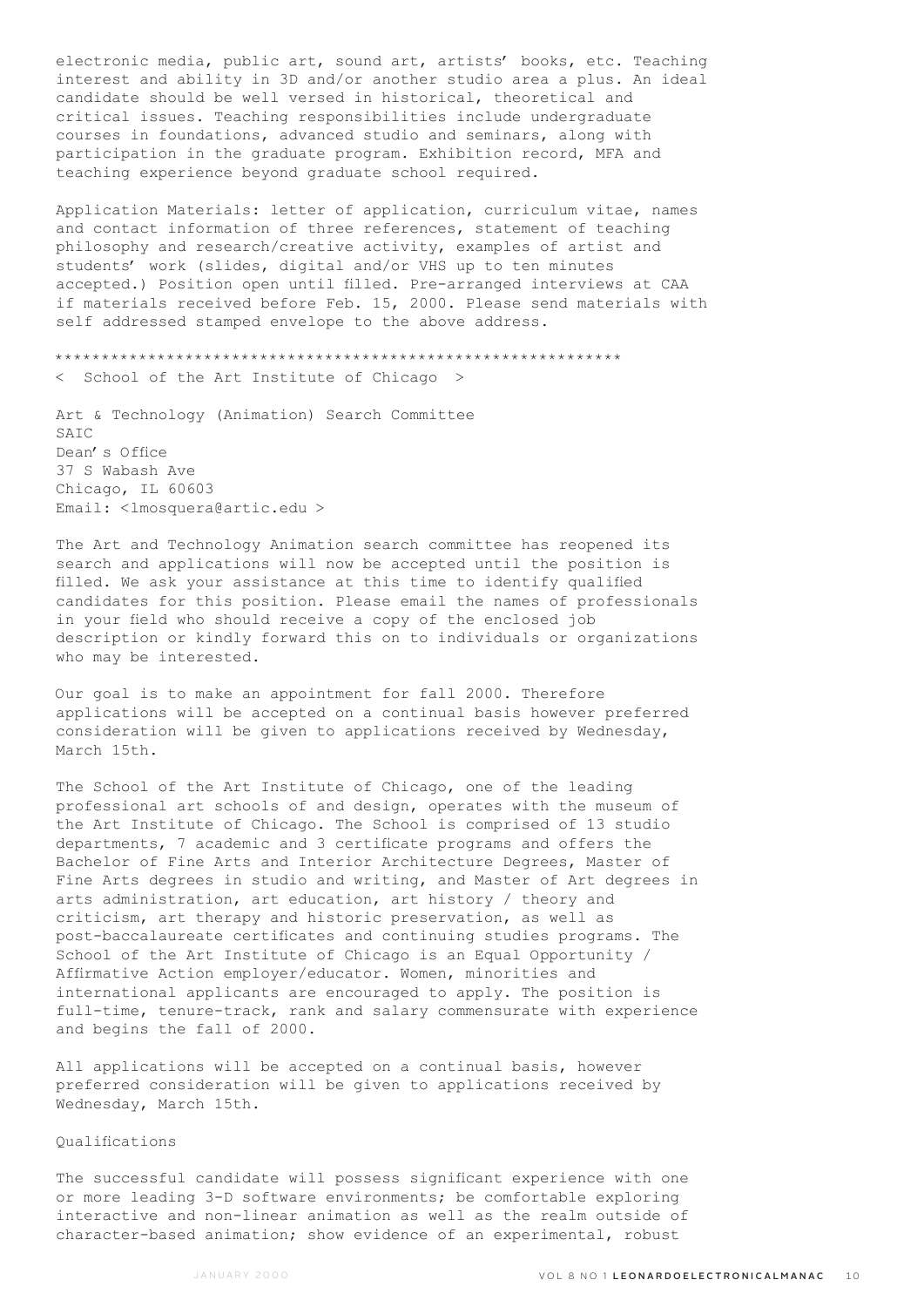approach to relevant areas of media technology and other uses for animation, and have a developed critical framework.

#### Description

Artist-researcher-animator sought to teach experimentally oriented courses integrating 3-D and other forms of animation with related media & professional practices. He or she will teach and advise undergraduate and graduate students in an interdisciplinary academic environment, working with other time based media artists, architects, designers, and show vision and leadership in managing the Art & Technology Studies animation program, and contribute to the development of the transdisciplinary SAIC animation community, curriculum, and facilities.

### Application Procedure

Send: curriculum vitae, videotapes, CD-ROM, or CD-ROMs with websites, course syllabi, and statements on teaching philosophy and research or work to the above address.

=============================================================  $\mathcal{L}_\text{max}$  and  $\mathcal{L}_\text{max}$  and  $\mathcal{L}_\text{max}$  and  $\mathcal{L}_\text{max}$  | | | ANNOUNCEMENTS | |\_\_\_\_\_\_\_\_\_\_\_\_\_\_\_\_\_| ============================================================= < VSMM2000 6th International Conference on VSMM >

The International Society on Virtual Systems and MultiMedia presents 6th International Conference on VSMM 2000 4-6 October 2000 Softopia, Gifu, Japan

"International Collaboration through Virtual Heritage Technical Applications and Highspeed Connectivity"

#### INFORMATION

For more information, please email the conference Secretariat: English: <vsmm-sec@vsmm.org> Japanese: <vsmm-secJ@vsmm.org> French: <vsmm-secF@vsmm.org> URL: <http://www.vsmm.org/vsmm2000>

AUTHOR SCHEDULE

Paper Deadline: 1 May 2000 Acceptance Notification: 10 July 2000 Manuscript Submission: 10 August 2000 VSMM Conference: 4-6 October 2000

The International Society on Virtual Systems and MultiMedia announces the First Call for Papers for VSMM 2000, to be held in Gifu, Japan 4-6 October 2000. This conference will be the 6th International Conference on Virtual Systems and MultiMedia. This year's conference theme will be multifaceted, highlighting Virtual Heritage, Highspeed Connectivity, Technical excellence and commercial collaboration.

## SPECIAL SESSION ON VIRTUAL HERITAGE

This will be the third Special Session on Virtual Heritage and will explore the virtual reality tools and applications used in Cultural, Natural and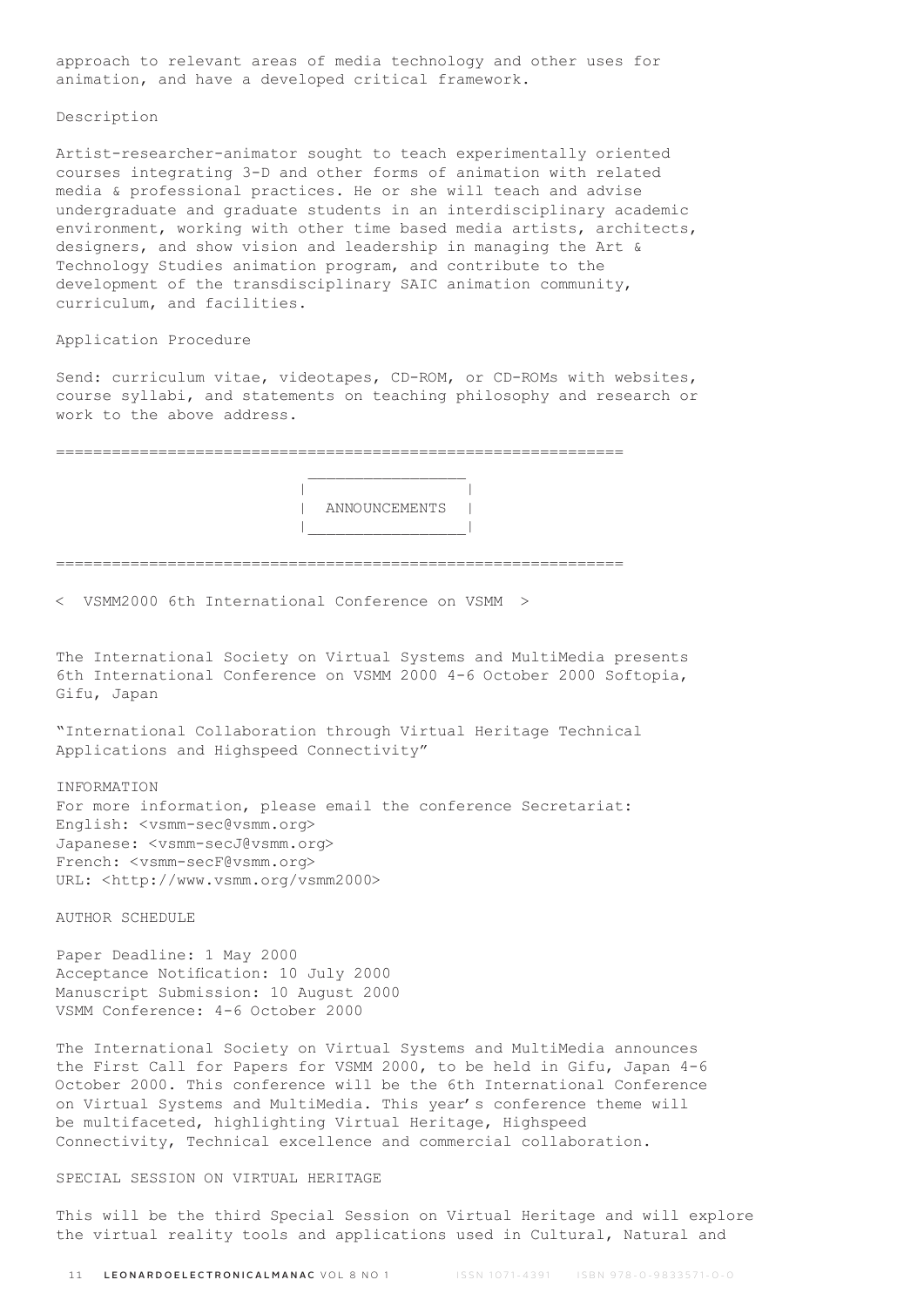World Heritage. This session has quickly become the industry benchmark for all developments and innovations pertaining to Virtual Heritage, so if your research is in any way related to this field, you are highly encouraged to participate. VSMM has recently launched the Virtual Heritage Network [VHN], a new organisation for the advancement of technological use in heritage applications. VHN will play a substantial role in this session to develop a strong and active virtual heritage community. More information on Virtual Heritage <http://www.virtualheritage.net> can be found here.

SPECIAL TOUR OF WORLD HERITAGE SITE: SHIRAKAWA - GO.

We are planning a special tour of the world famous Shirakawa Go Grass Huts, a UNESCO World Heritage site. This tour will be an all-day excursion the day before the conference. More on this tour will be posted on the web when available.

### SPECIAL SESSION ON HIGHSPEED CONNECTIVITY

This new session will explore the use of Highspeed collaborative tools and applications. With the advent of the Internet2, vBNS and other highspeed networks, a great importance is being placed on greater speed and complex sharing across international boundaries. Researchers developing collaborative applications which either utilize this highspeed connectivity or use standard networking topology in an innovative way are highly encouraged to submit papers.

### TECHNICAL SESSION

This ever-popluar session has been the standard of VSMM since 1995 and attracts a large number of high quality papers dealing with many themes including Telemedicine, Medicine, robotics, telepresence, software and hardware innovations and more. This session is open to research related to virtual reality and multimedia.

COMMERCIAL COLLABORATION: SPECIAL SESSION ON JAPANESE VR COMMERCIALISATION

This session will focus on the commercial development of the virtual reality industry in Japan. It's focus is to assist all Japanese and International researchers and companies planning to do business in or with Japan. It will include special sessions on incubation programs and opportunities, case studies, funding and technical resources, workshops and a full exhibition of Japanese VR Technologies. The VSMM Society is currently working with many embassies to assist and promote a strong international attendance for this session.

### SOCIAL ACTIVITIES

Anyone who came to the VSMM98 in Japan can tell you that it was an event not to be missed. Although we can't reveal our secrets just yet, it is assured that we have something up our sleeves that will make VSMM98 pale by comparison. Just to recap VSMM98, we had: Japanese Taiko (Drum Performances) Karoke Competitions, Official banquets, Onsens (Natural Hotsprings) tours, Traditional Japanese dinners with interactive traditional singing and dancing, technical tours of VR Techno Center Japan, not to mention stargazing in Ancient Castle grounds and visiting restaurants and shops the size of telephone boxes. Ok we're all engineers so we always somehow managed to fit everyone in with room to spare....

\*\*\*\*\*\*\*\*\*\*\*\*\*\*\*\*\*\*\*\*\*\*\*\*\*\*\*\*\*\*\*\*\*\*\*\*\*\*\*\*\*\*\*\*\*\*\*\*\*\*\*\*\*\*\*\*\*\*\*\*\*

< Electronic Arts Intermix >

Electronic Arts Intermix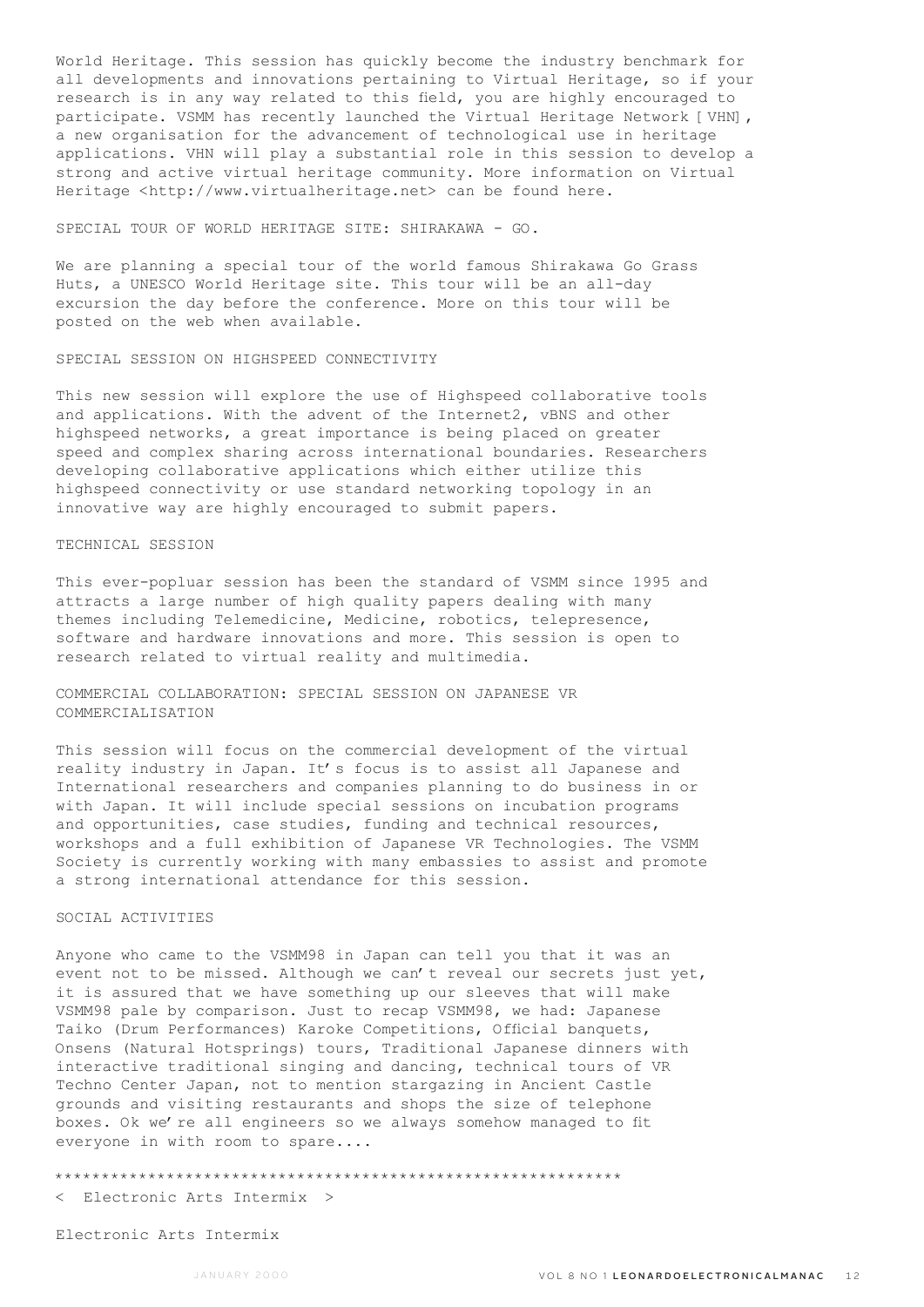542 W 22nd Street, 3rd FL NY 10011 Tel: 212 337 0680 Fa: 212 337 0679 URL: <http://www.eai.org >

Electronic Arts Intermix (EAI) invites you to visit the Online Catalogue of EAI's collection of artists' video and new media, at <http://www.eai.org.>

EAI's collection represents a broad survey of international media art, from seminal tapes of the 1960s to new works by young artists of the 1990s. The Online Catalogue is a resource that includes biographies for over 200 artists and descriptions of over 2,500 works.

EAI is a non-profit media arts center that provides the international distribution of an extensive collection of artists' video and new media, a video preservation program, a screening room, and equipment access, among other programs. Please contact us at info@eai.org for further information.

Tapes are available for rental and purchase in a range of formats. For ordering and price information, or to order directly online, please visit <http://www.eai.org>.

```
*************************************************************
< Sound in Space 2000 >
```
JoAnn Kuchera Morin and Curtis Roads CREATE, Department of Music University of California Santa Barbara CA 93106 USA Tel: (805) 893-4586 Fax: (805) 893-7194 Email: <create@create.ucsb.edu>

CREATE Symposium Room 1145, Music Building University of California Santa Barbara CA 93106 USA

Saturday and Sunday, 18-19 March 2000

Center for Research in Electronic Art Technology (CREATE) Department of Music, University of California, Santa Barbara USA

The art of sound spatialisation has assumed prime importance in contemporary composition. In the virtual reality of the studio, composers spatialise sounds, lending the illusion of sounds emerging from imaginary environments. These virtual worlds can be brought to the physical space of the concert hall equipped with a multichannel sound projection system.

CREATE is sponsoring a weekend symposium on Sound in Space, 18-19 March 2000. The program will feature presentations by CREATE staff, other University of California researchers, as well as contributed papers from around the world. An octophonic sound system will be available for demonstrations, as well as multitrack players. Evenings are free for open-air dinners in Santa Barbara restaurants.

Registration at the door will be accepted.

Registration fees: Presenter: US\$ 75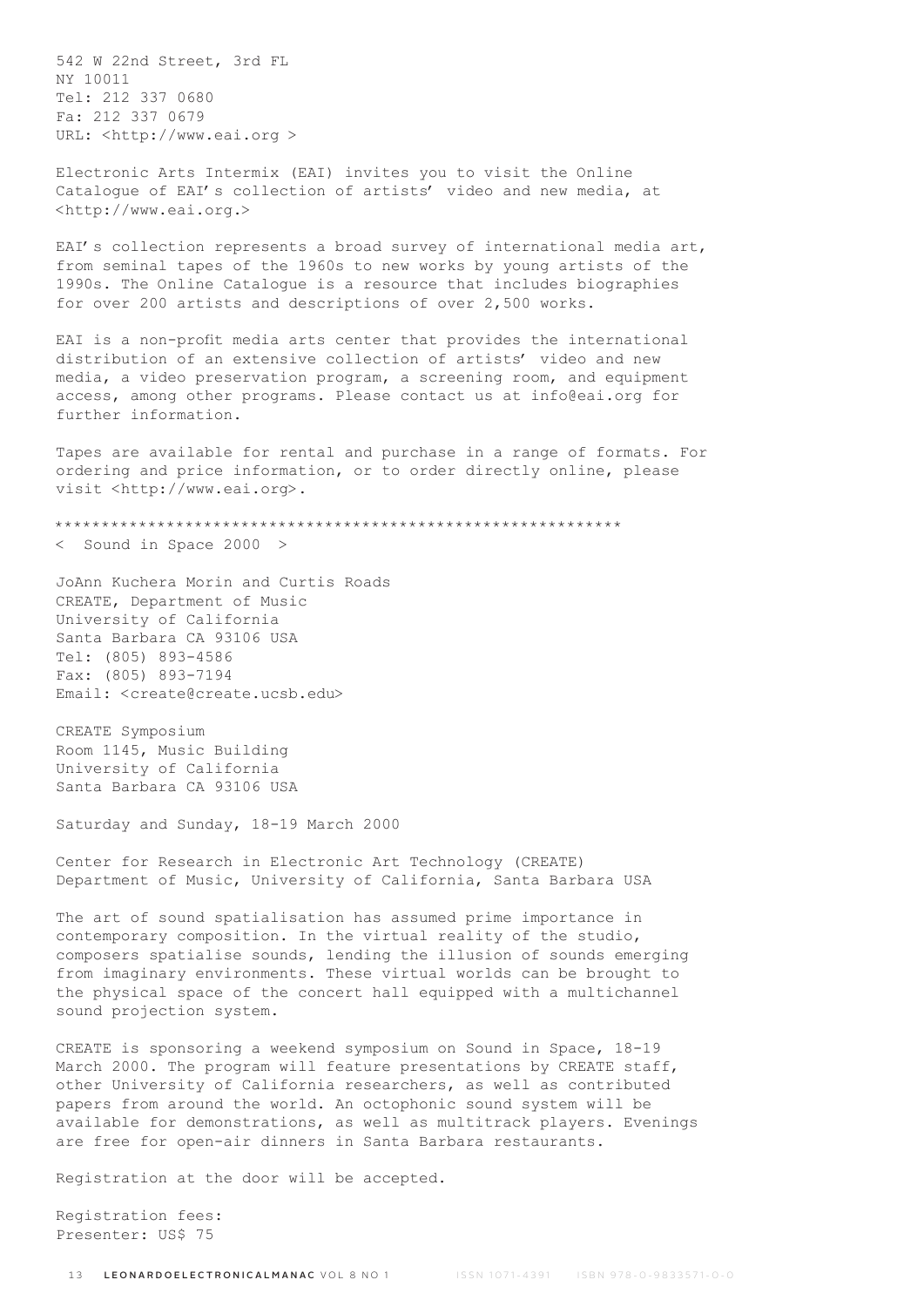Non-presenting participant: US\$ 150 Make checks payable to "Regents of the University of California, CREATE account." \*\*\*\*\*\*\*\*\*\*\*\*\*\*\*\*\*\*\*\*\*\*\*\*\*\*\*\*\*\*\*\*\*\*\*\*\*\*\*\*\*\*\*\*\*\*\*\*\*\*\*\*\*\*\*\*\*\*\*\*\* < What's new in Virtual Africa >

URL: <http://www.olats.org/africa/index.shtml>

"The River Festival: Encounters on the Mouhoun River" by Camel Zekri & Dominique Chevaucher

'An Encounter between Traditional Arts and New Technologies':

From January 12th to February 1st 2000, a group of international artists, most of them working and creating art and music with new technologies, meet to travel down the River Mouhoun in Burkina Faso and collaborate with local artists. Together, they will create new works in villages, run workshops with local artists, children in the streets, in schools and homes.

During Nov-Dec 2000 and in May-June 2001, this very same group of artists will tour Europe, together with artists from Burkina Faso met during the trip down the River Mouhoun. This "travelling tour" will be structured around residencies during which the artists will run workshops and meet the local artists in European towns.

The first River Festival took place in Niger in December 1996 (travel down the river),in March 97 and January 98 (tour in France).

10 Artists from Burkina Faso:

Virtual Africa presents the works of a group of artists from Burkina Faso. This selection of sculptures and paintings was part of an exhibition co-organized in Limoges by the Olorun Foundation. Among the participants are: Andre Sanou, Abou Traore, Goudou Bambara, Guy Compaore, Moussa Kabore, Takite Kambou, Ky Siriki, Saliou Traore, Suzanne Oueadraogo, Christophe Sawadogo. As the exhibition shows, their creation, rich and varied, is the reflection of a society itself characterized by a strong cultural diversity.

(Text in French)

The Namibian Painter: Ndasuunje Joseph Shikongeni

After joining the resistance struggle for the Namibian Independence, Shikongeni starts an artistic career and works with the artist Joe Madisia, at the Franco Namibian Cultural Centre. His work is directly inspired by the past and present history of Namibia, and testifies to his people's sufferings.

(Text in English)

Very Soon in Virtual Africa: The interview of Antonio Ole by Barbara Murray

Antonio Ole was born in Angola but his family is half Portuguese half Angolan. His work is very much "an exploration of conditions in Africa and the impact of colonialism". Yet,he refuses to consider art as a mere political weapon. "Art", Ole says, "has the freedom to go further in other directions, searching for horizons and variety. Art is particularly about light".

Barbara Murray is the editor of a young and dynamic journal "Delta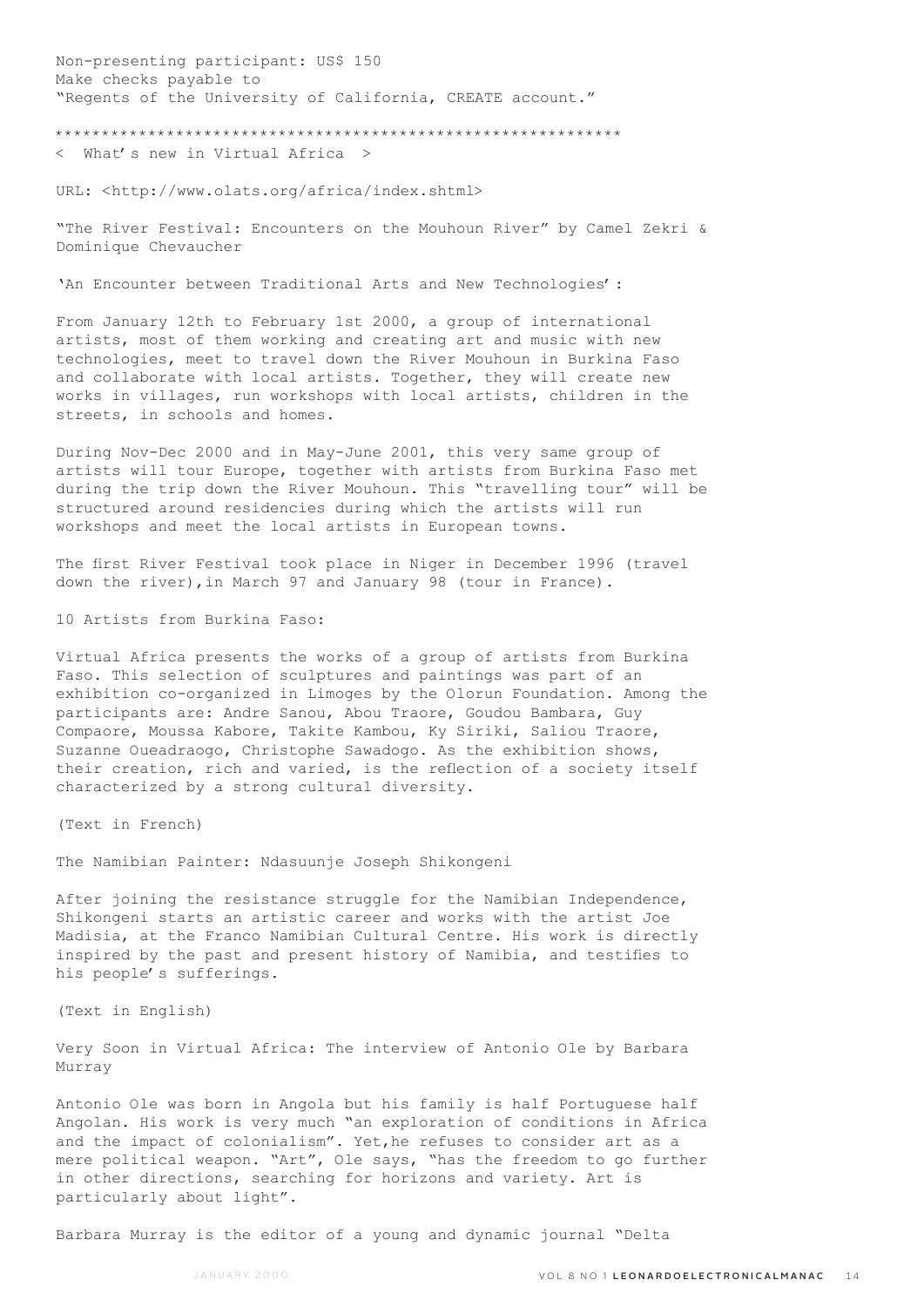Gallery", published in Harara, Zimbabwe.

(Text in English)

\*\*\*\*\*\*\*\*\*\*\*\*\*\*\*\*\*\*\*\*\*\*\*\*\*\*\*\*\*\*\*\*\*\*\*\*\*\*\*\*\*\*\*\*\*\*\*\*\*\*\*\*\*\*\*\*\*\*\*\*\*

< Forthcoming in LEONARDO - abstracts >

Forthcoming in LEONARDO Vol. 33, No. 2 (April 2000)

SELECTED ABSTRACTS

"The Garden of Chances": A Visual Ecosystem by Guillaume Hutzler, Bernard Gortais and Alexis Drogoul

#### Abstract

"The Garden of Chances" is a computer-generated artwork that makes a link between the real-world climate and a virtual garden of abstract, colored shapes. When the artwork is functioning all day long and all year round, the spectator can see the evolution of the climate as the time passes. The software has been developed as a simulation of a real ecosystem and it relies on multi-agent techniques. In this article, the authors present the basic principles of the software and explain how they use it as a tool to explore both art processes and multi-agent issues of emergence and interpretation.

On Anamorphosis: Setting Some Things Straight By David Topper

### Abstract

Recently there has been a revival of anamorphic imagery, notably in its use as a metaphor by postmodern theorists. But often, discussions of anamorphosis are confused, and even wrong. In this article, the author not only focuses upon correcting these errors, but also analyzes our perception of anamorphic images, since there is a dearth of such in the literature. The resulting discussion points out aspects of how we see anamorphs that have never been pointed out before.

Towards a Philosophy of Virtual Reality: Issues Implicit in "Consciousness Reframed" By Stephen Jones

### Abstract

This paper reviews the first "Consciousness Reframed" conference. A number of artists' works in media such as virtual reality and interactive installations are discussed, and various issues relating to "technoetic" artworks are raised. These issues include questions such as the potentially dehumanizing nature of technology, the transcendent states claimed for cyberspace, the nature of immersion, and aspects of the problem of consciousness. The author offers some suggestions regarding how technoetic art might tackle such issues.

\*\*\*\*\*\*\*\*\*\*\*\*\*\*\*\*\*\*\*\*\*\*\*\*\*\*\*\*\*\*\*\*\*\*\*\*\*\*\*\*\*\*\*\*\*\*\*\*\*\*\*\*\*\*\*\*\*\*\*\*\*

< Prix Ars Electronica 2000 >

Marie Ruprecht Email: <marie.ruprecht@orf.at> URL: <http://prixars.orf.at>

With the Prix Ars Electronica, the worlds highest prized competition for computer and multimedia art, the ORF in Upper Austria continues its commitment and initiatives for promoting artistic, creative and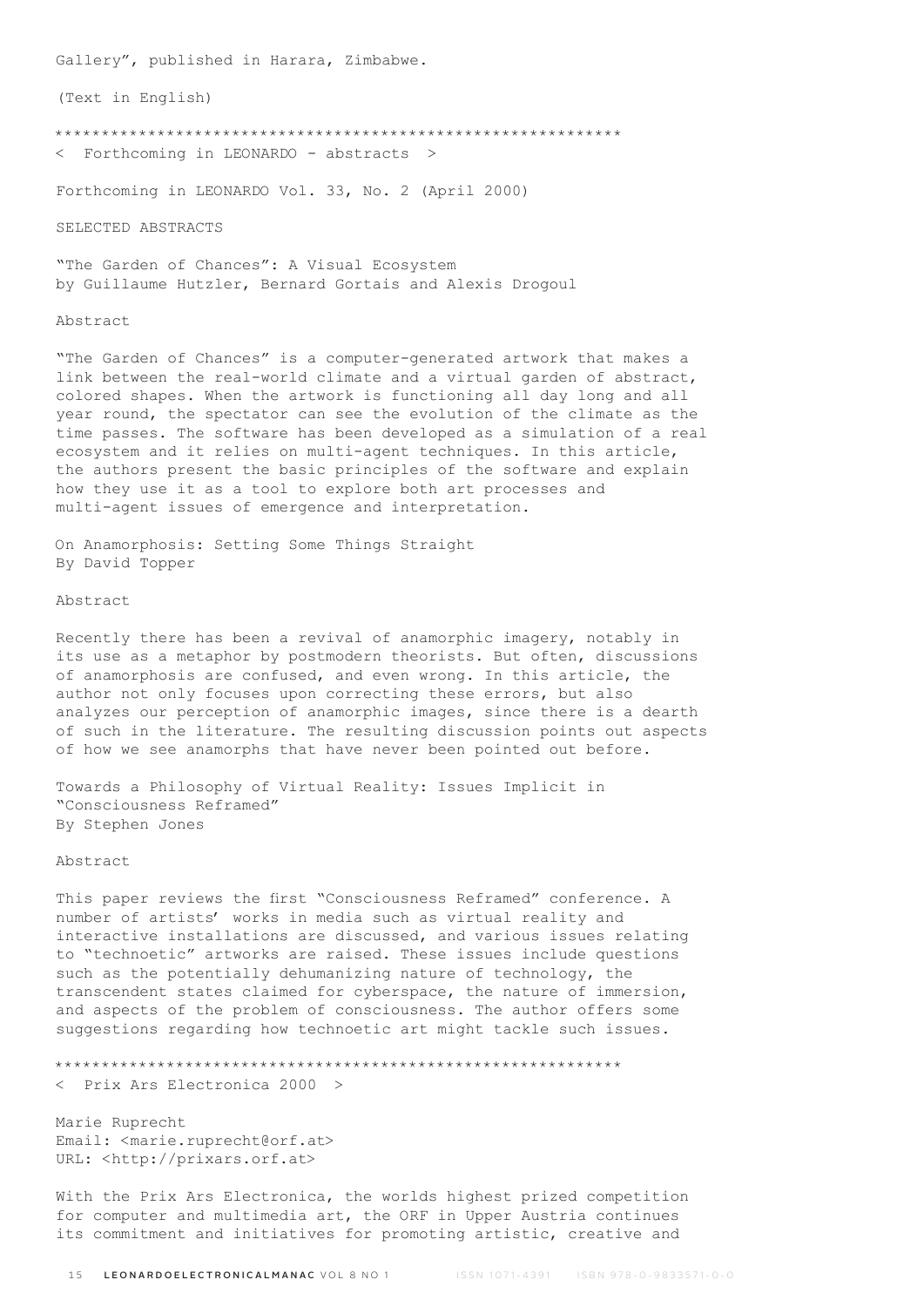scientific uses of digital media in the third millennium. Computer artists around the world are once again invited to send their works to Linz to compete for the Golden Nicas, Awards of Distinction and Honorary Mentions.

The Prix Ars Electronica 2000 is announced internationally in the categories of .net, Interactive Art, Digital Musics, Computer Animation and Visual Effects, and throughout Austria with the competition cybergeneration - u19 freestyle computing.

Works will be selected by five juries of international experts.

The category Interactive Art is open to all types of current interactive works in any form: installations, performance, audience participation, virtual reality, multimedia, telecommunication, etc. Criteria for judging the works include the form of interaction, interface design, new applications, technical innovations, originality and the significant role of the computer for the interaction.

Please see <http://prixars.orf.at> for further information, you will find a detailed description of the Prix Ars Electronica and the procedure how to submit your work.

\*\*\*\*\*\*\*\*\*\*\*\*\*\*\*\*\*\*\*\*\*\*\*\*\*\*\*\*\*\*\*\*\*\*\*\*\*\*\*\*\*\*\*\*\*\*\*\*\*\*\*\*\*\*\*\*\*\*\*\*\*

< ISEA 2000 - Call for Papers >

ISEA2000, 10th International Symposium on Electronic Art

December 7-10 2000

Atelier d'ART3000 - ENSCI ISEA2000 48, rue Saint Sabin 75 011 Paris - France

URL: <http://www.art3000.com> URL: <http://www.isea.qc.ca> Email: <isea2000@art3000.com>

CALL FOR PAPERS AND PARTICIPATION Deadline: April 15, 2000

ISEA2000 is organized by ART3000 in collaboration with ISEA - The Inter-Society for the Electronic Arts, with the support and the collaboration of the Ministry of Culture and Communication (DDAT, DAP, DAI,CNC, DMDTS), and in partnership with the Forum des images, CICV Pierre Schaeffer Center, Canadian Cultural Center, ACROE and the General Quebec Delegation.

LOCATION

ISEA2000 will be held from December 7-10, 2000 at the Forum des images in Paris as well as other participating venues in the capital.

PRESENTATION

ISEA2000 will be a major international event for members of the artistic community involved with new media. It consists of:

- 1 an international symposium composed of papers and panel sessions, poster sessions, workshops and institutional presentations,
- 2 a program of exhibitions, concerts, performances, electronic theater, "street scenes" (outdoor activities),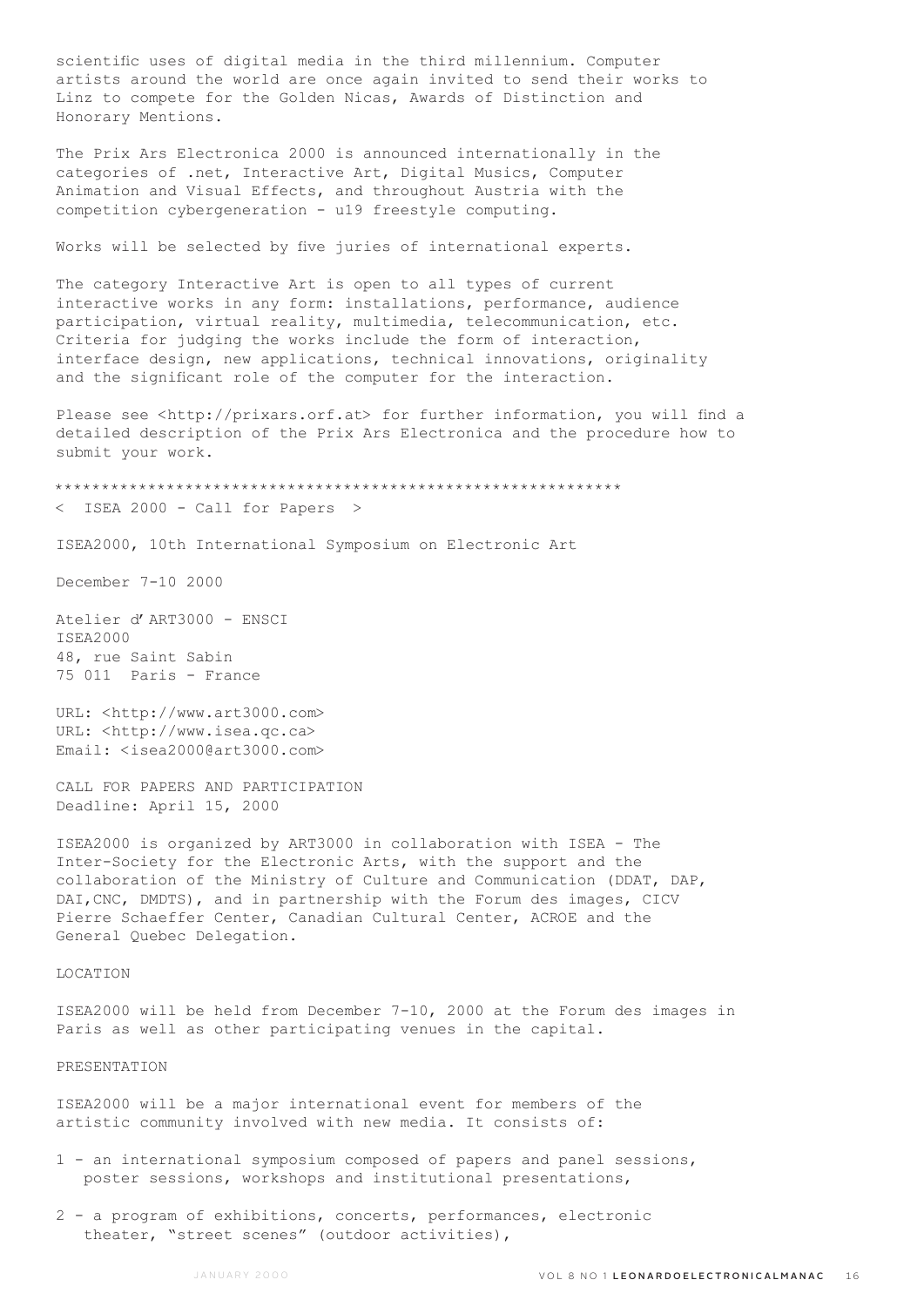3 - and publications.

GENERAL SUBMISSION INFORMATIONS

It is important to include with each proposal: - a complete list of required equipment, - a description of how the projects will be financed and produced. In order to facilitate the selection submissions, ART 3000 will set up a database of the proposals. For this reason it is strongly recommended that submissions include an html/Web presentation of each proposal (one page maximum) which will be availabe for consultation on the ART3000 Website <http://www.art3000.com>. All submitters whose work is selected will receive a letter of acknowledgment including a request to use materials for ISEA2000 publicity and for their eventual placement in the event archives. SUBMISSION PROCEDURE Deadline for all submissions : April 15, 2000 To respond to the call for participation, send a proposal accompanied by the application form and all requested documents (see instructions) to the above address. \*\*\*\*\*\*\*\*\*\*\*\*\*\*\*\*\*\*\*\*\*\*\*\*\*\*\*\*\*\*\*\*\*\*\*\*\*\*\*\*\*\*\*\*\*\*\*\*\*\*\*\*\*\*\*\*\*\*\*\*\* < Art Entertainment Network > URL: <http://www.walkerart.org/gallery9/webwalker/ww\_020800.html> Art Entertainment Network <http://aen.walkerart.org> Let's Entertain <http://www.walkerart.org/va/letsentertain/> EAT: Entertainment, Art, Technology <http://www.walkerart.org/salons/eat/> Sins of Change: Media Arts in Transition, Again <http://www.walkerart.org/salons/sinsofchange/> mediatheque <http://aen.walkerart.org/mediatheque/> artwarez <http://aen.walkerart.org/artwarez/> Empire of Signs <http://www.walkerart.org/gallery9/empire/> WebWalker <http://www.walkerart.org/gallery9/webwalker/> The Kitchen <http://www.thekitchen.org> Opening February 11 and running through April 30, the Walker Art Center presents in the galleries in Minneapolis and online a complex of events that examine--and just plain play with--the intersections between art, entertainment, the network, commerce, and life. During these three months, the work of over 125 artists will be presented as part of: Let's Entertain: the exhibition in the galleries

Art Entertainment Network: the exhibition online EAT: Entertainment, Art, Technology an online forum Sins of Change: Media Arts in Transition, Again: an international symposium at the Walker mediatheque: your source for 24  $\times$  7 digital arts programming on the Web artwarez: cool art downloads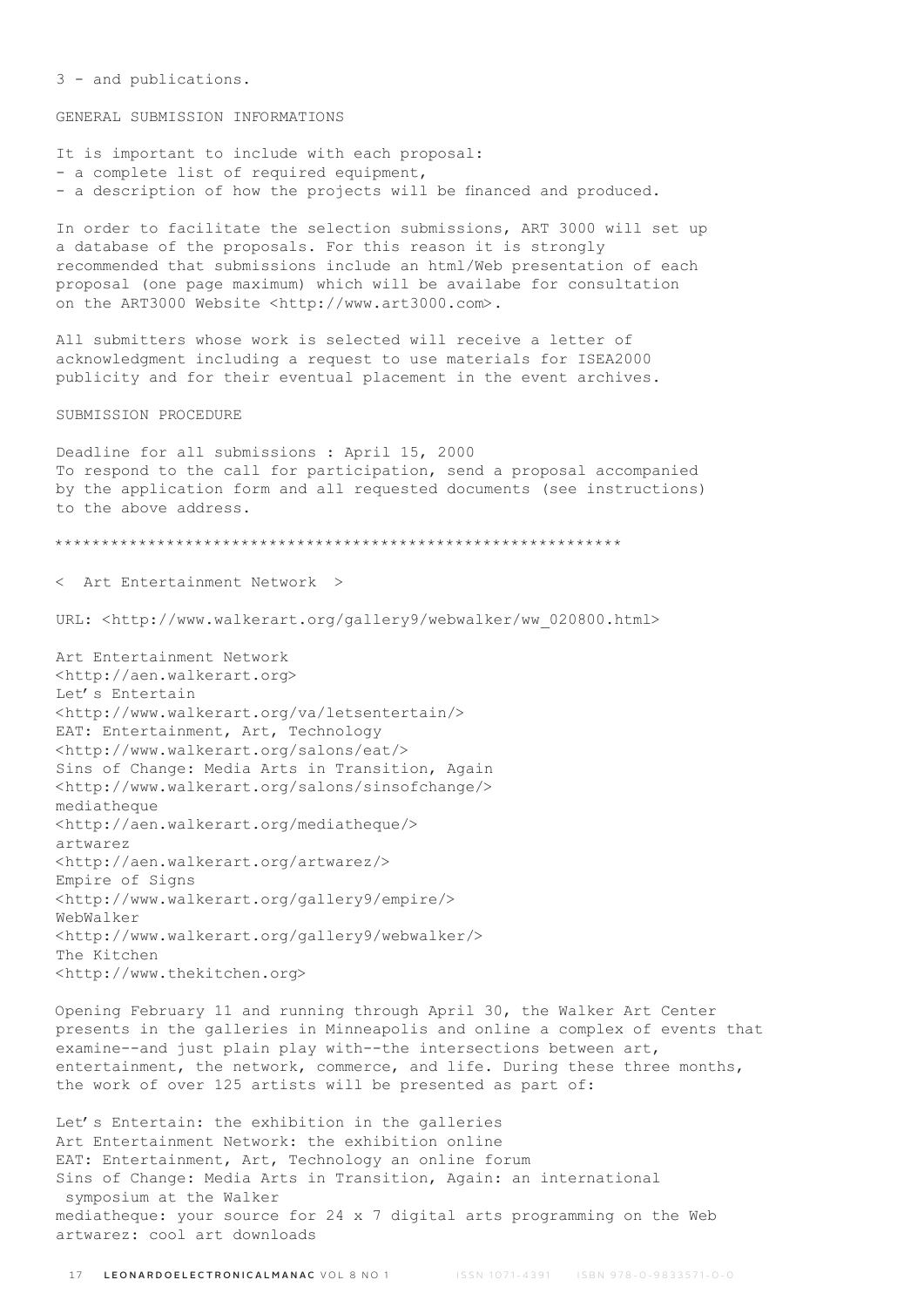#### 1. Art Entertainment Network

Art Entertainment Network (AEN) is an online exhibition of more than 40-Web-based artist projects that exploit the convergence of media on the Internet in order to explode the boundaries between art and entertainment--and daily (online) life. All these projects are designed to be viewed, experienced, participated in, and played with online--from Natalie Bookchin's video gamelike "The Intruder" to participatory projects such as Mark Napier's "(c)bots" to new forms of narrative such as Auriea Harvey's "An Anatomy" to Ken Goldberg and Bob Farzin's mysterious "webcam," "Dislocation of Intimacy."

AEN is a concept portal by Steve Dietz, designed by Vivian Selbo, which is a gateway to the projects in the exhibition as well as other artist-created video, audio, and text works from around the Internet, featured "24 x 7" in the online mediatheque. Like any portal, there are the expected features from a search engine to a link of the day, except that in AEN each of these features links to a specific artist project, for instance, one that plays with the notion of a search engine such as Mongrel's "Natural Selection" or a daily link, as in Maciej Wisniewski's "Jackpot."

For the gallery installation, Antenna Design New York, Inc. has extended the idea of a network portal into the gallery to create a physical one--a revolving door that is a kind of portal between the physical installations of Let's Entertain, and the online projects of Art Entertainment Network. As the door turns, different projects "open up," yet the viewer/ambulator always circles back, never actually crossing the threshold into the virtual.

# 2. Entertainment, Art, Technology

Entertainment, Art, Technology (EAT), is an online discussion investigating the reasons we are entertained and the ways entertainment affects our relationship to art and technology.

EAT is inspired by the 1966 organization of the same acronym: Experiments in Art and Technology, founded by engineer Billy Kluver. The Walker's EAT is a contemporary manifestation that considers the dynamic between entertainment, mass media, art, and technology.

No matter what your preferred form of entertainment, its consumption is subject to a basic set of tracts. Each of EAT's six tracts will be addressed for two weeks and led by a different set of invited artists, writers, theorists, and technocultural producers.

Choice: What shall I do today? Engagement: Am I having fun yet? Competition: Who will win? Mischief: Can I get away with it? Surrender: Have I forgotten the real world? Sacrifice: Is this worth it?

EAT will be digested on the Walker website once a week as well as in a weekly WebWalker issue. Join us for virtual dinner.

#### 3. Sins of Change

Sins of Change: Media Arts in Transition, Again is a two-day international symposium hosted by the Walker Art Center with The Kitchen. As older forms of media such as film and video converge with new digital technologies and networked communications, we are challenged to expand and redefine our critical understanding of the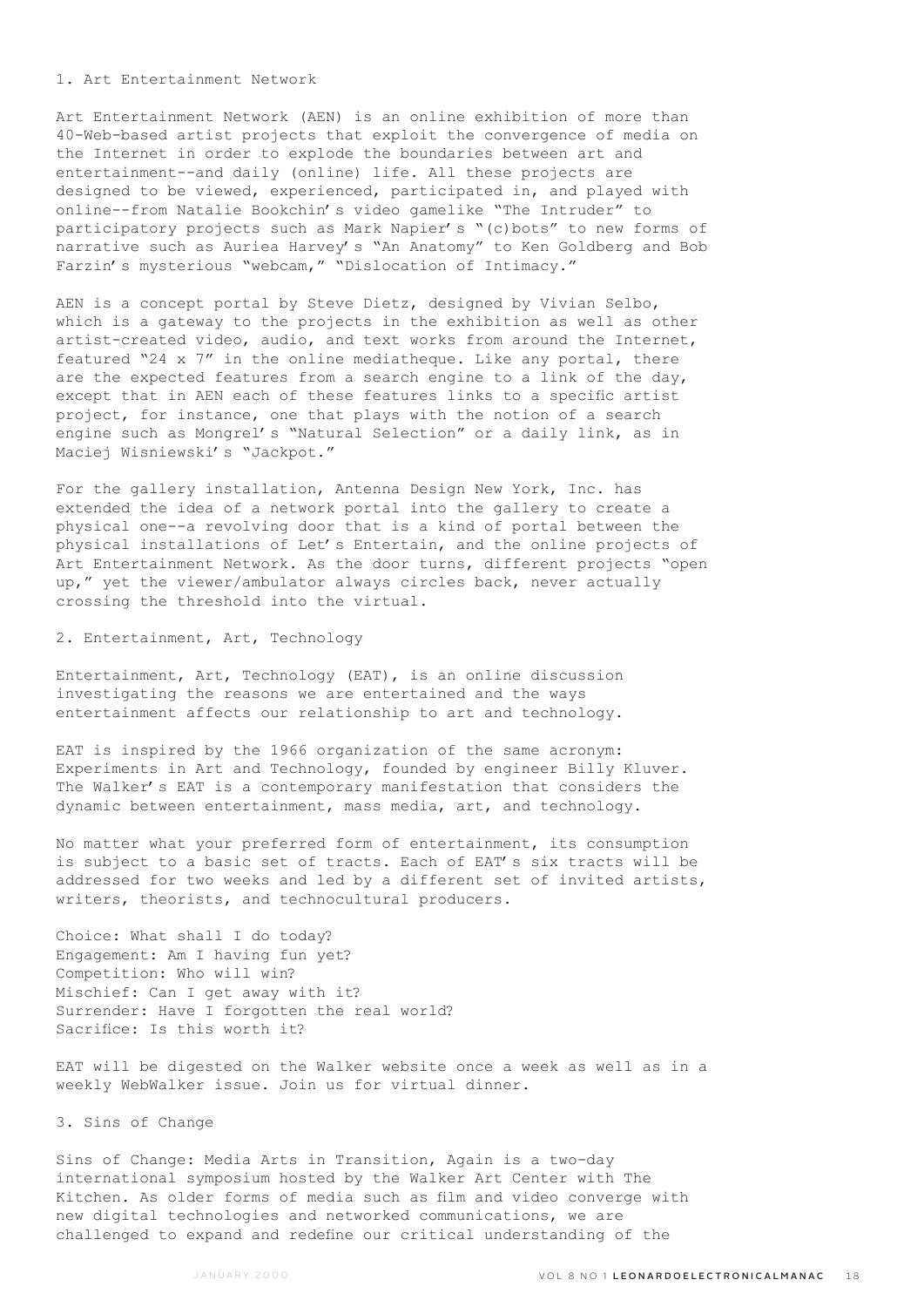media and its intersection with the social, cultural, and educational institutions in the 21st century. In 1983, the Walker Art Center hosted Media Arts in Transition, a major national conference focusing on the emerging forms of independent film and video production. The conference examined the technological, social, economic, and aesthetic forces shaping the future of the media arts. Many of the questions posed at the 1983 conference remain relevant today, but their contexts and implications are far broader. Sins of Change: Media Arts in Transition, Again unites curators, academics, and artists from around the world who share their perspective on the issues underlying the state of media arts in transition, again.

Registration is limited. Full details and registration form at <http://www.walkerart.org/salons/sinsofchange/>.

### 4. Let's Entertain

CELEBRITY. DESIRE. SEDUCTION. TRANSGRESSION. Welcome to the pleasure zones of today's gratification-driven consumer society. From the development of urban entertainment districts like Times Square and experiential retail environments such as Nike Town to the cult of celebrity surrounding politics today, everyday life is being transformed into an endless loop of multisensory spectacles and fictions in which we participate with both enjoyment and guilt.

Let's Entertain revolves around the twisted root of popular culture through a diverse selection of multidisciplinary artworks by more than 90 artists from 17 countries, some of them working in the placeless realm of the Internet. Drawing on 25 years of art practices-including Pop, Conceptual process, performance, and appropriation-these artists employ entertainment strategies as a means of critiquing our "thrill-seeking" society as well as a way to address the many complexities of contemporary global cultures. Their works, many of which invite active participation within the galleries, take form beyond simple medium or technique and bypass old distinctions between "high" and "low" art.

The artists in Let's Entertain challenge us not to simply renounce notions of entertainment and pleasure per se, but to understand how such strategies can be used to tell a different story-one that is sweet, amusing and, like a fairy tale, sometimes cruel.

=============================================================

# | ACKNOWLEDGMENTS | |\_\_\_\_\_\_\_\_\_\_\_\_\_\_\_\_\_\_\_|

=============================================================

 $\_$  , and the set of the set of the set of the set of the set of the set of the set of the set of the set of the set of the set of the set of the set of the set of the set of the set of the set of the set of the set of th

 $\_$  , and the set of the set of the set of the set of the set of the set of the set of the set of the set of the set of the set of the set of the set of the set of the set of the set of the set of the set of the set of th

LEA and Leonardo/ISAST gratefully acknowledges Al Smith and The Malina Trust for their support of Leonardo Electronic Almanac.

 $\frac{1}{2}$  ,  $\frac{1}{2}$  ,  $\frac{1}{2}$  ,  $\frac{1}{2}$  ,  $\frac{1}{2}$  ,  $\frac{1}{2}$  ,  $\frac{1}{2}$  ,  $\frac{1}{2}$  ,  $\frac{1}{2}$  ,  $\frac{1}{2}$  ,  $\frac{1}{2}$  ,  $\frac{1}{2}$  ,  $\frac{1}{2}$  ,  $\frac{1}{2}$  ,  $\frac{1}{2}$  ,  $\frac{1}{2}$  ,  $\frac{1}{2}$  ,  $\frac{1}{2}$  ,  $\frac{1$ | <del>LEA</del> | | WORLD WIDE WEB | | ACCESS | |\_\_\_\_\_\_\_\_\_\_\_\_\_\_\_\_|

The LEA Word Wide Web site contains the LEA archives, including all back issues, the LEA Gallery, the Profiles, Feature Articles, Publications, Opportunities and Announcements. It is accessible using the following URL: <http://mitpress.mit.edu/e-journals/LEA/>